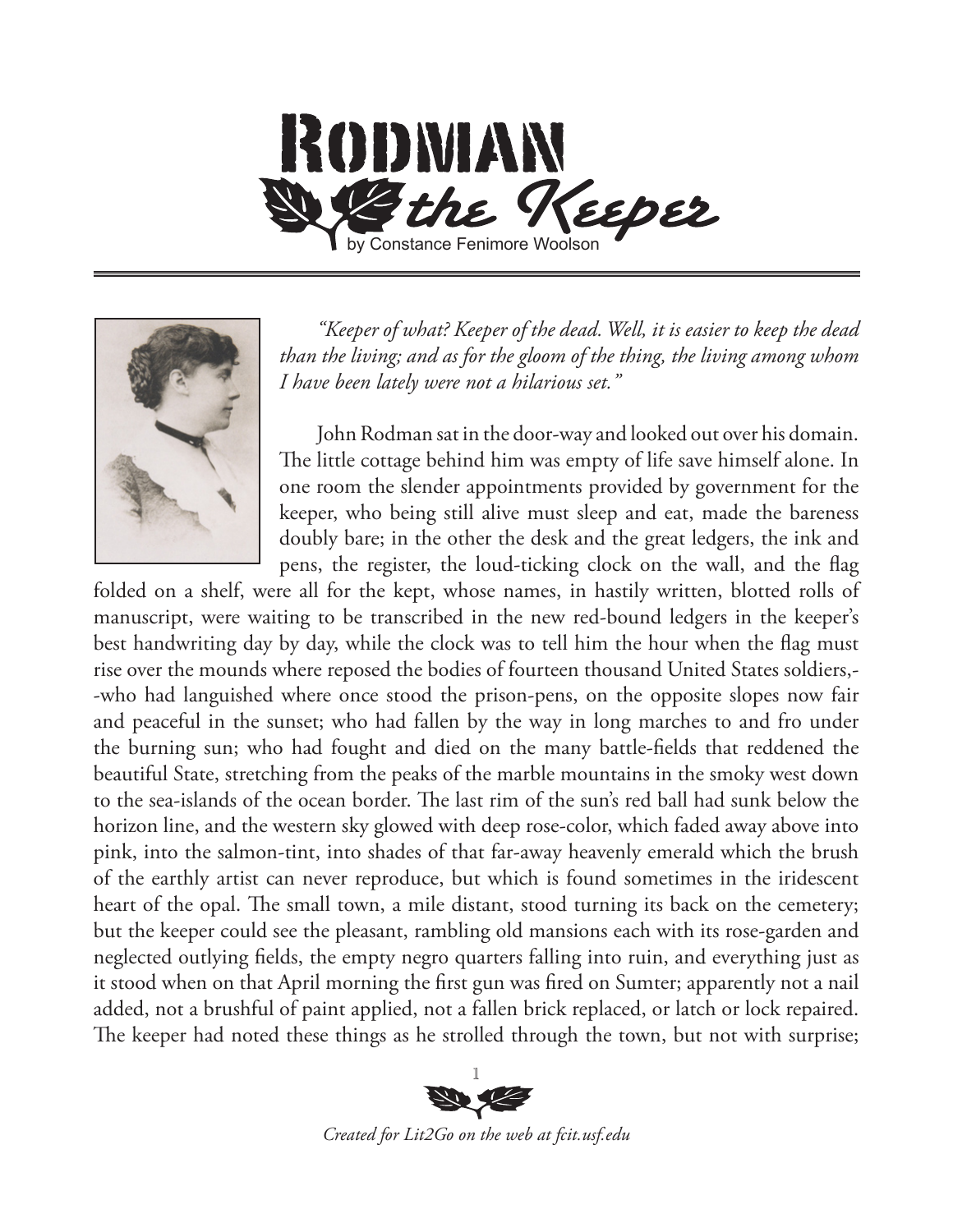for he had seen the South in its first estate, when, fresh, strong, and fired with enthusiasm, he too had marched away from his village home with the colors flying above and the girls waving their handkerchiefs behind, as the regiment, a thousand strong, filed down the dusty road. That regiment, a weak, scarred two hundred, came back a year later with lagging step and colors tattered and scorched, and the girls could not wave their handkerchiefs, wet and sodden with tears. But the keeper, his wound healed, had gone again; and he had seen with his New England eyes the magnificence and the carelessness of the South, her splendor and negligence, her wealth and thriftlessness, as through Virginia and the fair Carolinas, across Georgia and into sunny Florida, he had marched month by month, first a lieutenant, then captain, and finally major and colonel, as death mowed down those above him, and he and his good conduct were left; everywhere magnificence went hand in hand with neglect, and he had said so as chance now and then threw a conversation in his path.

"We have no such shiftless ways," he would remark, after he had furtively supplied his prisoner with hard-tack and coffee.

"And no such grand ones either," Johnny Reb would reply, if he was a man of spirit; and generally he was.

The Yankee, forced to acknowledge the truth of this statement, qualified it by observing that he would rather have more thrift with a little less grandeur; whereupon the other answered that he would not; and there the conversation rested. So now ex-Colonel Rodman, keeper of the national cemetery, viewed the little town in its second estate with philosophic eyes. He no longer felt warming within him his early temptations to put in the missing nail or pick up the rusting axe; "for, if they did these things in a green tree, what will they do in a dry?" he thought.\*\* "It is part of a great problem now working itself out; I am not here to tend the living, but the dead."

Whereupon, as he walked among the long mounds, a voice seemed to rise from the still ranks below: "While ye have time, do good to men," it said. "Behold, we are beyond your care." But the keeper did not heed.

This still evening in early February he looked out over the level waste. The little town stood in the lowlands: there were no hills from whence cometh help--calm heights that lift the soul above earth and its cares; no river to lead the aspirations of the children outward towards the great sea. Everything was monotonous, and the only spirit that rose above the waste was a bitterness for the gained and sorrow for the lost cause. The keeper was the only man whose presence personated the former in their sight, and upon him therefore, as representative, the bitterness fell, not in words, but in averted looks, in sudden silences



*Created for Lit2Go on the web at fcit.usf.edu*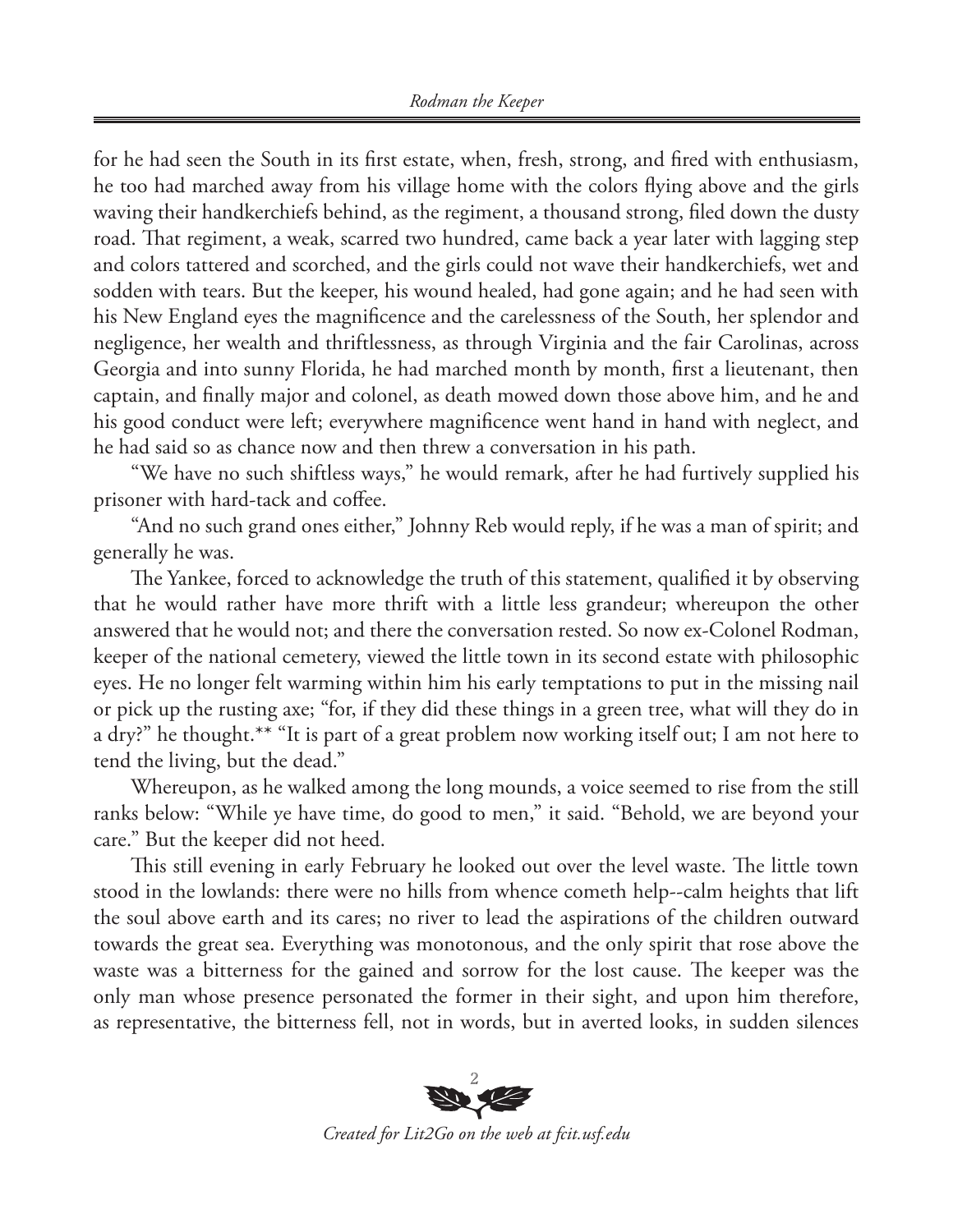when he approached, in withdrawals and avoidance, until he lived and moved in a vacuum; wherever he went there was presently no one save himself; the very shop-keeper who sold him sugar seemed turned into a man of wood, and took his money reluctantly, although the shilling gained stood perhaps for that day's family dinner. So Rodman withdrew himself, and came and went among them no more; the broad acres of his domain gave him as much exercise as his shattered ankle could bear; he ordered his few supplies by the quantity, and began the life of a solitary, his island marked out by the massive granite wall with which the United States government has carefully surrounded those sad Southern cemeteries of hers; sad, not so much from the number of the mounds representing youth and strength cut off in their bloom, for that is but the fortune of war, as for the complete isolation which marks them. "Strangers in a strange land" is the thought of all who, coming and going to and from Florida, turn aside here and there to stand for a moment among the closely ranged graves which seem already a part of the past, that near past which in our rushing American life is even now so far away. The government work was completed before the keeper came; the lines of the trenches were defined by low granite copings, and the comparatively few single mounds were headed by trim little white boards bearing generally the word "unknown," but here and there a name and an age, in most cases a boy from some far-away Northern State; "twenty-one," "twenty-two," said the inscriptions; the dates were those dark years among the sixties, measured now more than by anything else in the number of maidens widowed in heart, and women widowed indeed, who sit still and remember, while the world rushes by. At sunrise the keeper ran up the stars and stripes, and so precise were his ideas of the accessories belonging to the place that from his own small store of money he had taken enough, by stinting himself, to buy a second flag for stormy weather, so that, rain or not, the colors should float over the dead. This was not patriotism so-called, or rather miscalled, it was not sentimental fancy, it was not zeal or triumph; it was simply a sense of the fitness of things, a conscientiousness which had in it nothing of religion, unless indeed a man's endeavor to live up to his own ideal of his duty be a religion. The same feeling led the keeper to spend hours in copying the rolls. "John Andrew Warren, Company G, Eighth New Hampshire Infantry," he repeated, as he slowly wrote the name, giving "John Andrew" clear, bold capitals and a lettering impossible to mistake; "died August 15, 1863, aged twenty-two years. He came from the prison-pen yonder, and lies somewhere in those trenches, I suppose. Now then, John Andrew, don't fancy I am sorrowing for you; no doubt you are better off than I am at this very moment. But none the less, John Andrew, shall pen, ink, and hand do their duty to you. For that I am here."



*Created for Lit2Go on the web at fcit.usf.edu*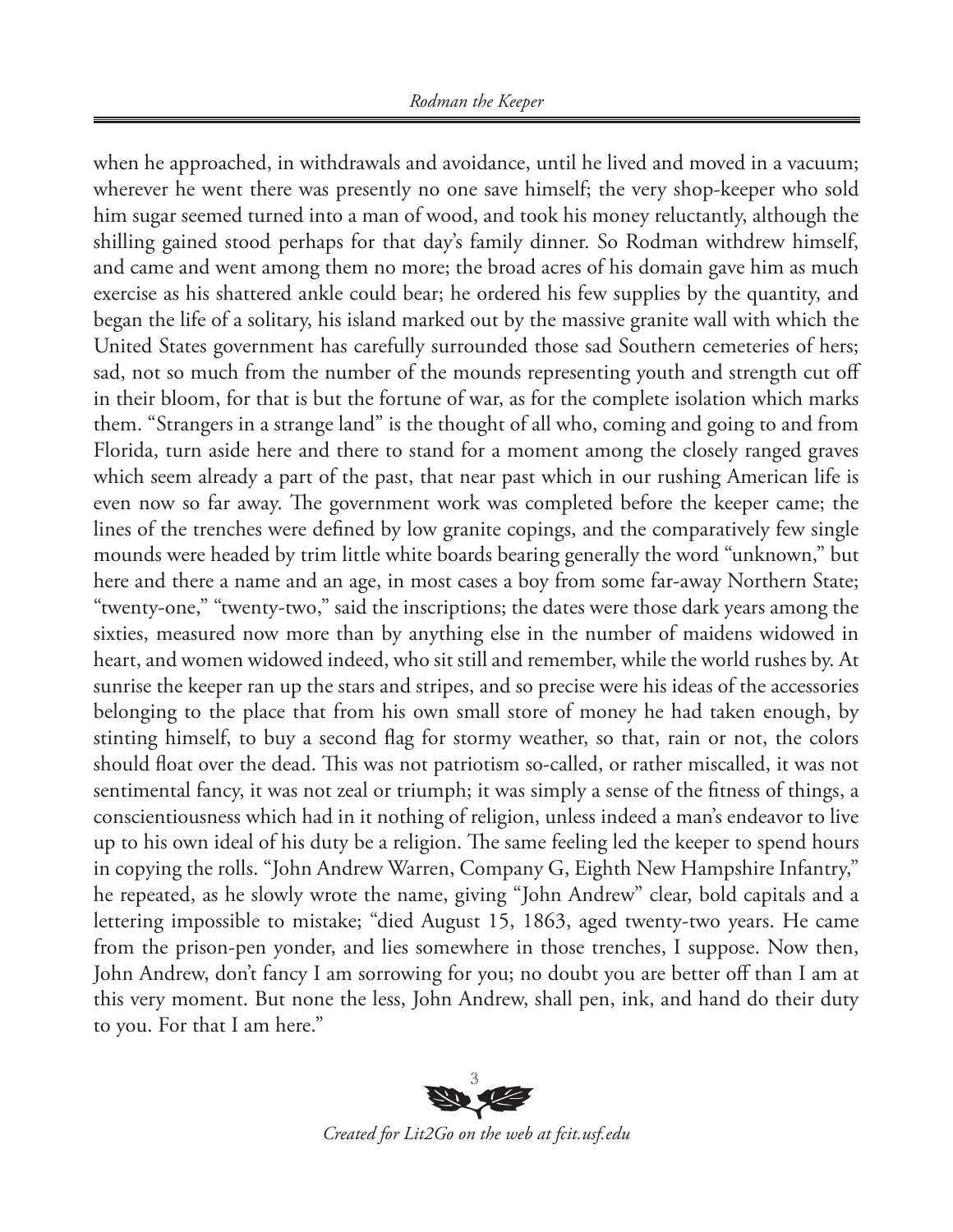Infinite pains and labor went into these records of the dead; one hair's-breadth error, and the whole page was replaced by a new one. The same spirit kept the grass carefully away from the low coping of the trenches, kept the graveled paths smooth and the mounds green, and the bare little cottage neat as a man-of-war; when the keeper cooked his dinner, the door towards the east, where the dead lay, was scrupulously closed, nor was it opened until everything was in perfect order again. At sunset the flag was lowered, and then it was the keeper's habit to walk slowly up and down the path until the shadows veiled the mounds on each side, and there was nothing save the peaceful green of earth. "So time will efface our little lives and sorrows," he mused, "and we shall be as nothing in the indistinguishable past." Yet none the less did he fulfill the duties of every day and hour with exactness. "At least they shall not say that I was lacking," he murmured to himself as he thought vaguely of the future beyond these graves. Who "they" were, it would have troubled him to formulate, since he was one of the many sons whom New England in this generation sends forth with a belief composed entirely of negatives. As the season advanced, he worked all day in the sunshine. "My garden looks well," he said. "I like this cemetery because it is the original resting-place of the dead who lie beneath. They were not brought here from distant places, gathered up by contract, numbered and described like so much merchandise; their first repose has not been broken, their peace has been undisturbed. Hasty burials the prison authorities gave them; the thin, starved\*\*\* bodies were tumbled into the trenches by men almost as starved, for the whole State went hungry in those dark days. There were not many prayers, no tears, as the dead-carts went the rounds. But the prayers had been said, and the tears had fallen, while the poor fellows were still alive in the pens yonder; and when at last death came, it was like a release. They suffered long; and I for one believe that therefore shall their rest be long,--long and sweet."

After a time began the rain, the soft, persistent, gray rain of the Southern lowlands, and he stayed within and copied another thousand names into the ledger. He would not allow himself the companionship of a dog lest the creature should bark at night and disturb the quiet. There was no one to hear save himself, and it would have been a friendly sound as he lay awake on his narrow iron bed, but it seemed to him against the spirit of the place. He would not smoke, although he had the soldier's fondness for a pipe. Many a dreary evening, beneath a hastily built shelter of boughs, when the rain poured down and everything was comfortless, he had found solace in the curling smoke; but now it seemed to him that it would be incongruous, and at times he almost felt as if it would be selfish too. "They cannot smoke, you know, down there under the wet grass," he thought, as standing at the window



*Created for Lit2Go on the web at fcit.usf.edu*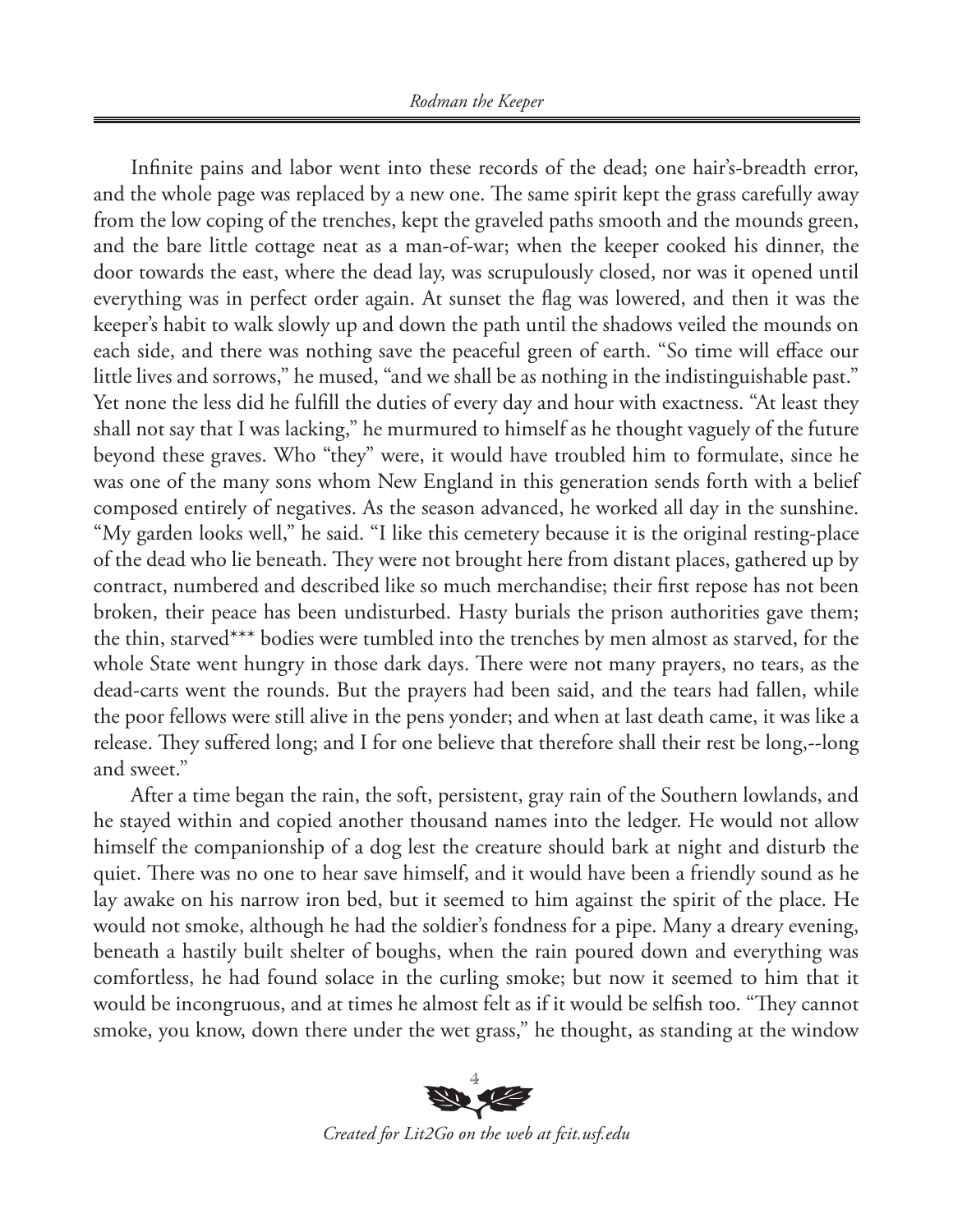he looked towards the ranks of the mounds stretching across the eastern end from side to side; "my parade-ground," he called it. And then he would smile at his own fancies, draw the curtain to, shut out the rain and the night, light his lamp, and go to work on the ledgers again. Some of the names lingered in his memory; he felt as if he had known the men who bore them, as if they had been boys together and were friends even now although separated for a time. "James Marvin, Company B, Fifth Maine. The Fifth Maine was in the seven days' battle. I say, do you remember that retreat down the Quaker church road, and the way Phil Kearney held the rear-guard firm?" And over the whole seven days he wandered with his mute friend, who remembered everything and everybody in the most satisfactory way. One of the little head-boards in the parade-ground attracted him peculiarly because the name inscribed was his own: "---- Rodman, Company A, One Hundred and Sixth New York."

"I remember that regiment; it came from the extreme northern part of the State; ---- Rodman must have melted down here, coming as he did from the half-arctic region along the St. Lawrence. I wonder what he thought of the first hot day, say in South Carolina, along those simmering rice-fields." He grew into the habit of pausing for a moment by the side of this grave every morning and evening. "---- Rodman. It might easily have been John. And then, where should I be?"

But ---- Rodman remained silent, and the keeper, after pulling up a weed or two and trimming the grass over his relative, went off to his duties again. "I am convinced that ---- is a relative," he said to himself; "distant, perhaps, but still a kinsman."

One April day the heat was almost insupportable; but the sun's rays were not those brazen beams that sometimes in Northern cities burn the air and scorch the pavements to a white heat; rather were they soft and still; the moist earth exhaled her richness, not a leaf stirred, and the whole level country seemed sitting in a hot vapor-bath. In the early dawn the keeper had performed his outdoor tasks, but all day he remained almost without stirring in his chair between two windows, striving to exist. At high noon out came a little black bringing his supplies from the town, whistling and shuffling along, gay as a lark; the keeper watched him coming slowly down the white road, loitering by the way in the hot blaze, stopping to turn a somersault or two, to dangle over a bridge rail, to execute various impromptu capers all by himself. He reached the gate at last, entered, and having come all the way up the path in a hornpipe step, he set down his basket at the door to indulge in one long and final double-shuffle before knocking. "Stop that!" said the keeper through the closed blinds. The little darkey darted back; but as nothing further came out of the window,--a boot, for instance, or some other stray missile,--he took courage, showed his ivories, and drew near again. "Do you suppose I am going to have you stirring up the heat in that way?" demanded the keeper.

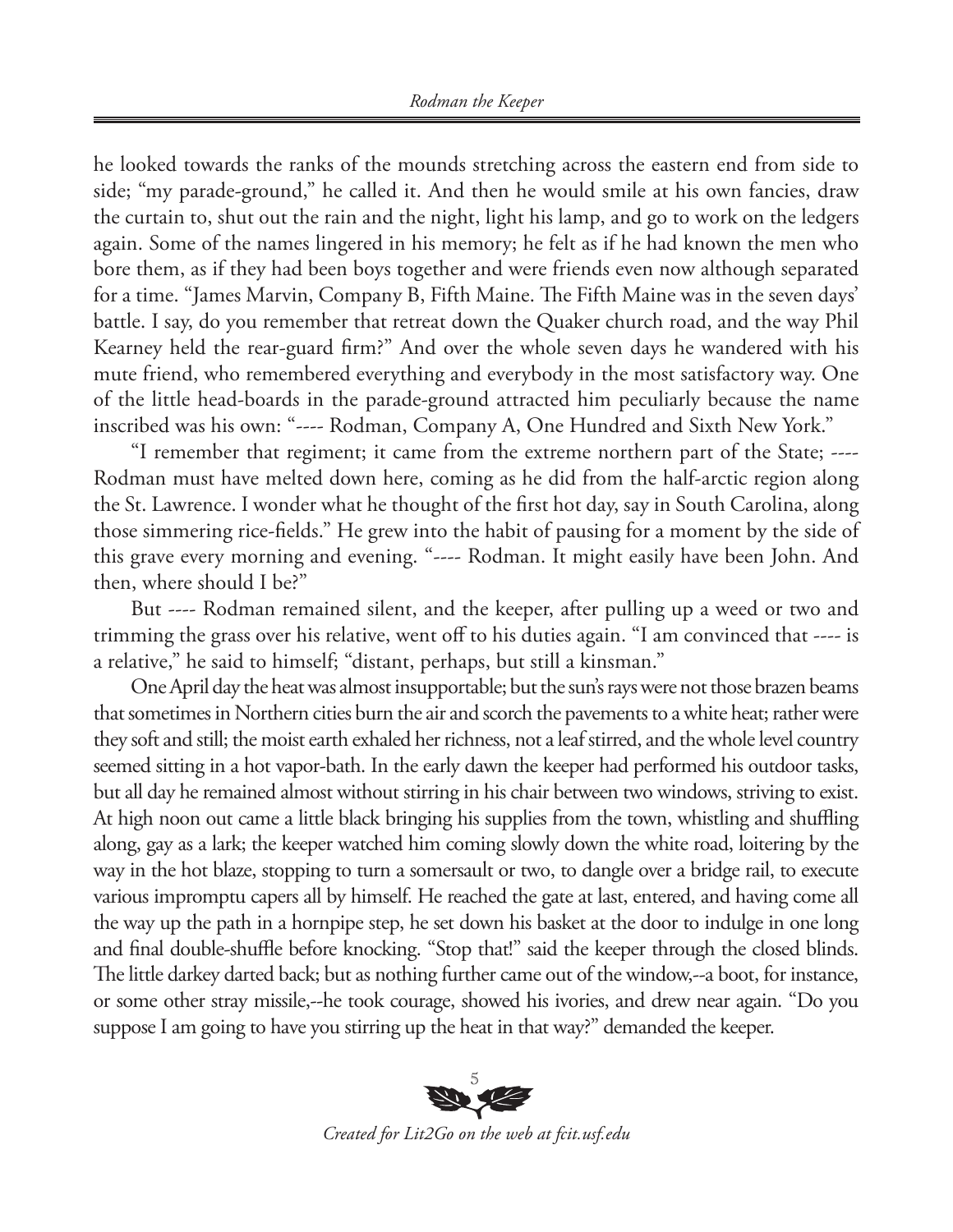The little black grinned, but made no reply, unless smoothing the hot white sand with his black toes could be construed as such; he now removed his rimless hat and made a bow.

"Is it, or is it not warm?" asked the keeper, as a naturalist might inquire of a salamander, not referring to his own so much as to the salamander's ideas on the subject.

"Dunno, mars'," replied the little black.

"How do you feel?"

"'Spects I feel all right, mars'."

The keeper gave up the investigation, and presented to the salamander a nickel cent. "I suppose there is no such thing as a cool spring in all this melting country," he said.

But the salamander indicated with his thumb a clump of trees on the green plain north of the cemetery. "Ole Mars' Ward's place,--cole spring dah." He then departed, breaking into a run after he had passed the gate, his ample mouth watering at the thought of a certain chunk of taffy at the mercantile establishment kept by aunt Dinah in a corner of her oneroomed cabin. At sunset the keeper went thirstily out with a tin pail on his arm, in search of the cold spring. "If it could only be like the spring down under the rocks where I used to drink when I was a boy!" he thought. He had never walked in that direction before. Indeed, now that he had abandoned the town, he seldom went beyond the walls of the cemetery. An old road led across to the clump of trees, through fields run to waste, and following it he came to the place, a deserted house with tumble-down fences and overgrown garden, the out-buildings indicating that once upon a time there were many servants and a prosperous master. The house was of wood, large on the ground, with encircling piazzas; across the front door rough bars had been nailed, and the closed blinds were protected in the same manner; from long want of paint the clapboards were gray and mossy, and the floor of the piazza had fallen in here and there from decay. The keeper decided that his cemetery was a much more cheerful place than this, and then he looked around for the spring. Behind the house the ground sloped down; it must be there. He went around and came suddenly upon a man lying on an old rug outside of a back door. "Excuse me. I thought nobody lived here," he said.

"Nobody does," replied the man; "I am not much of a body, am I?"

His left arm was gone, and his face was thin and worn with long illness; he closed his eyes after speaking, as though the few words had exhausted him.

"I came for water from a cold spring you have here, somewhere," pursued the keeper, contemplating the wreck before him with the interest of one who has himself been severely wounded and knows the long, weary pain. The man waved his hand towards the slope



*Created for Lit2Go on the web at fcit.usf.edu*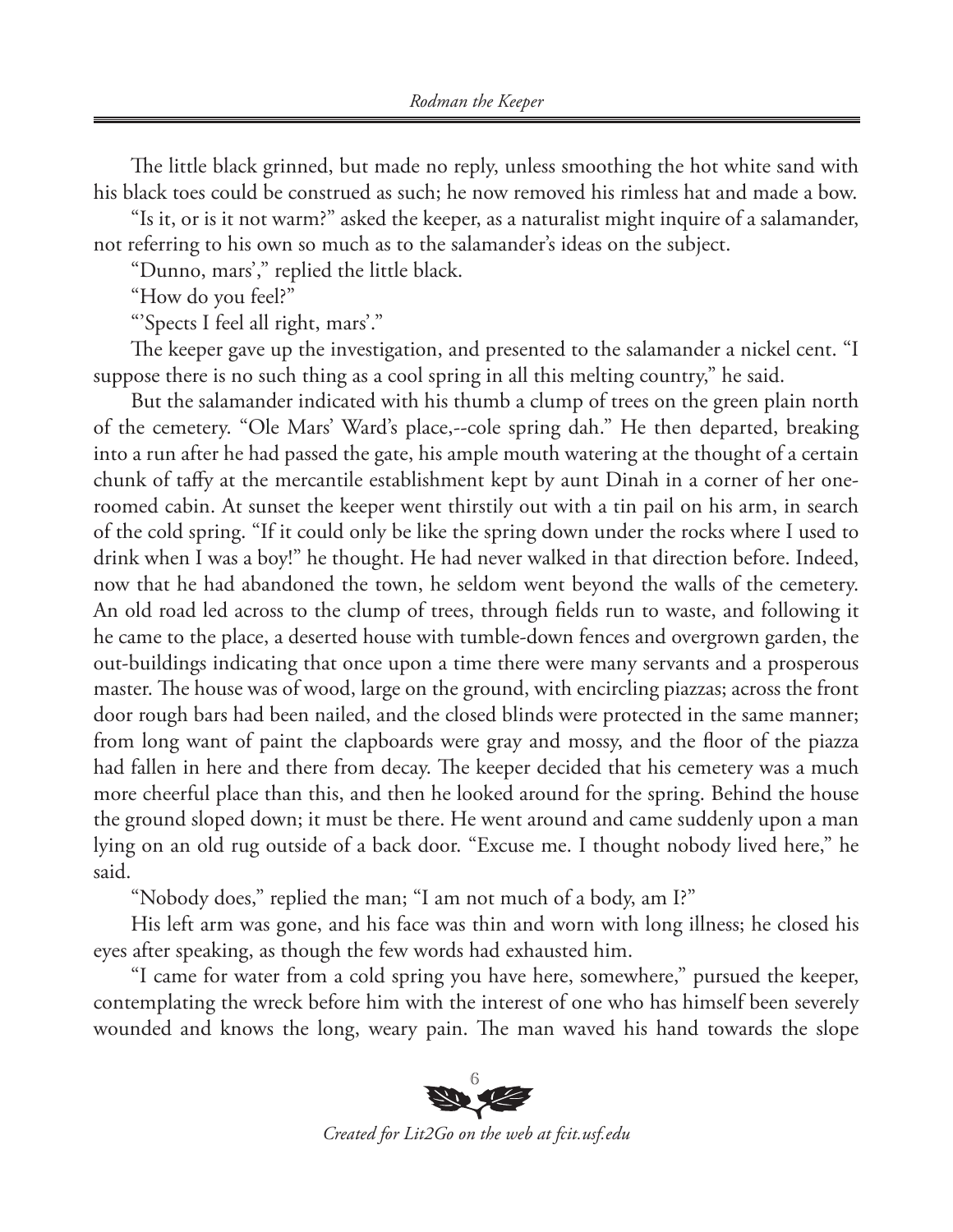without unclosing his eyes, and Rodman went off with his pail and found a little shady hollow, once curbed and paved with white pebbles, but now neglected, like all the place. The water was cold, however, deliciously cold; he filled his pail and thought that perhaps after all he would exert himself to make coffee, now that the sun was down; it would taste better made of this cold water. When he came up the slope the man's eyes were open.

"Have some water?" asked Rodman.

"Yes; there's a gourd inside."

The keeper entered, and found himself in a large, bare room; in one corner was some straw covered with an old counterpane, in another a table and chair; a kettle hung in the deep fireplace, and a few dishes stood on a shelf; by the door on a nail hung a gourd; he filled it and gave it to the host of this desolate abode. The man drank with eagerness. "Pomp has gone to town," he said, "and I could not get down to the spring to-day, I have had so much pain."

"And when will Pomp return?"

"He should be here now; he is very late to-night."

"Can I get you anything?"

"No, thank you; he will soon be here."

The keeper looked out over the waste; there was no one in sight. He was not a man of any especial kindliness,--he had himself been too hardly treated in life for that,--but he could not find it in his heart to leave this helpless creature all alone with night so near. So he sat down on the door-step. "I will rest awhile," he said, not asking but announcing it. The man had turned away and closed his eyes again, and they both remained silent, busy with their own thoughts; for each had recognized the ex-soldier, Northern and Southern, in portions of the old uniforms, and in the accent. The war and its memories were still very near to the maimed, poverty-stricken Confederate; and the other knew that they were, and did not obtrude himself.

Twilight fell, and no one came.

"Let me get you something," said Rodman; for the face looked ghastly as the fever abated. The other refused. Darkness came; still, no one.

"Look here," said Rodman, rising; "I have been wounded myself, was in hospital for months; I know how you feel,--you must have food; a cup of tea, now, and a slice of toast, brown and thin."

"I have not tasted tea or wheaten bread for weeks," answered the man; his voice died off into a wail, as though feebleness and pain had drawn the cry from him in spite of himself.



*Created for Lit2Go on the web at fcit.usf.edu*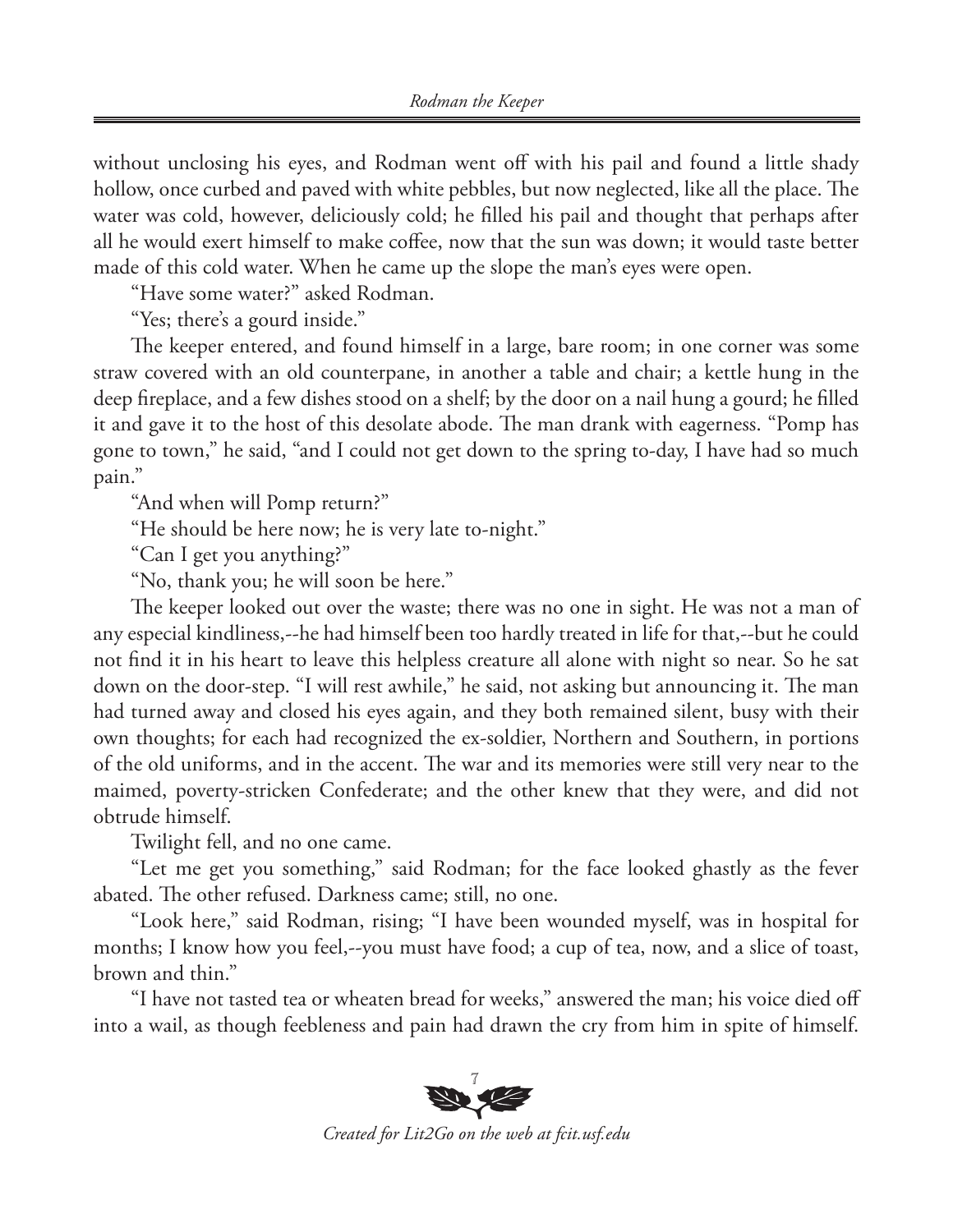Rodman lighted a match; there was no candle, only a piece of pitch-pine stuck in an iron socket on the wall; he set fire to this primitive torch and looked around.

"There is nothing there," said the man outside, making an effort to speak carelessly; "my servant went to town for supplies. Do not trouble yourself to wait; he will come presently, and--and--I want nothing."

But Rodman saw through proud poverty's lie; he knew that irregular quavering of the voice, and that trembling of the hand; the poor fellow had but one to tremble. He continued his search; but the bare room gave back nothing, not a crumb.

"Well, if you are not hungry," he said briskly, "I am, hungry as a bear; and I'll tell you what I am going to do. I live not far from here, and I live all alone too, I have n't a servant as you have; let me take supper here with you, just for a change, and if your servant comes, so much the better, he can wait upon us. I'll run over and bring back the things."

He was gone without waiting for reply; the shattered ankle made good time over the waste, and soon returned, limping a little but bravely hasting, while on a tray came the keeper's best supplies, Irish potatoes, corned beef, wheaten bread, butter, and coffee,--for he would not eat the hot biscuits, the corn-cake, the bacon and hominy of the country, and constantly made little New England meals for himself in his prejudiced little kitchen. The pine torch flared in the door-way; a breeze had come down from the far mountains and cooled the air. Rodman kindled a fire on the cavernous hearth, filled the kettle, found a saucepan, and commenced operations, while the other lay outside and watched every movement in the lighted room.

"All ready; let me help you in. Here we are now; fried potatoes, cold beef, mustard, toast, butter, and tea. Eat, man; and the next time I am laid up, you shall come over and cook for me."

Hunger conquered, and the other ate, ate as he had not eaten for months. As he was finishing a second cup of tea, a slow step came around the house; it was the missing Pomp, an old negro, bent and shriveled, who carried a bag of meal and some bacon in his basket. "That is what they live on," thought the keeper.

He took leave without more words. "I suppose now I can be allowed to go home in peace," he grumbled to conscience. The negro followed him across what was once the lawn. "Fin' Mars' Ward mighty low," he said apologetically, as he swung open the gate which still hung between its posts, although the fence was down, "but I hurred an' hurred as fas' as I could; it's mighty fur to de town. Proud to see you, sah; hope you'll come again. Fine fambly, de Wards, sah, befo' de war."



*Created for Lit2Go on the web at fcit.usf.edu*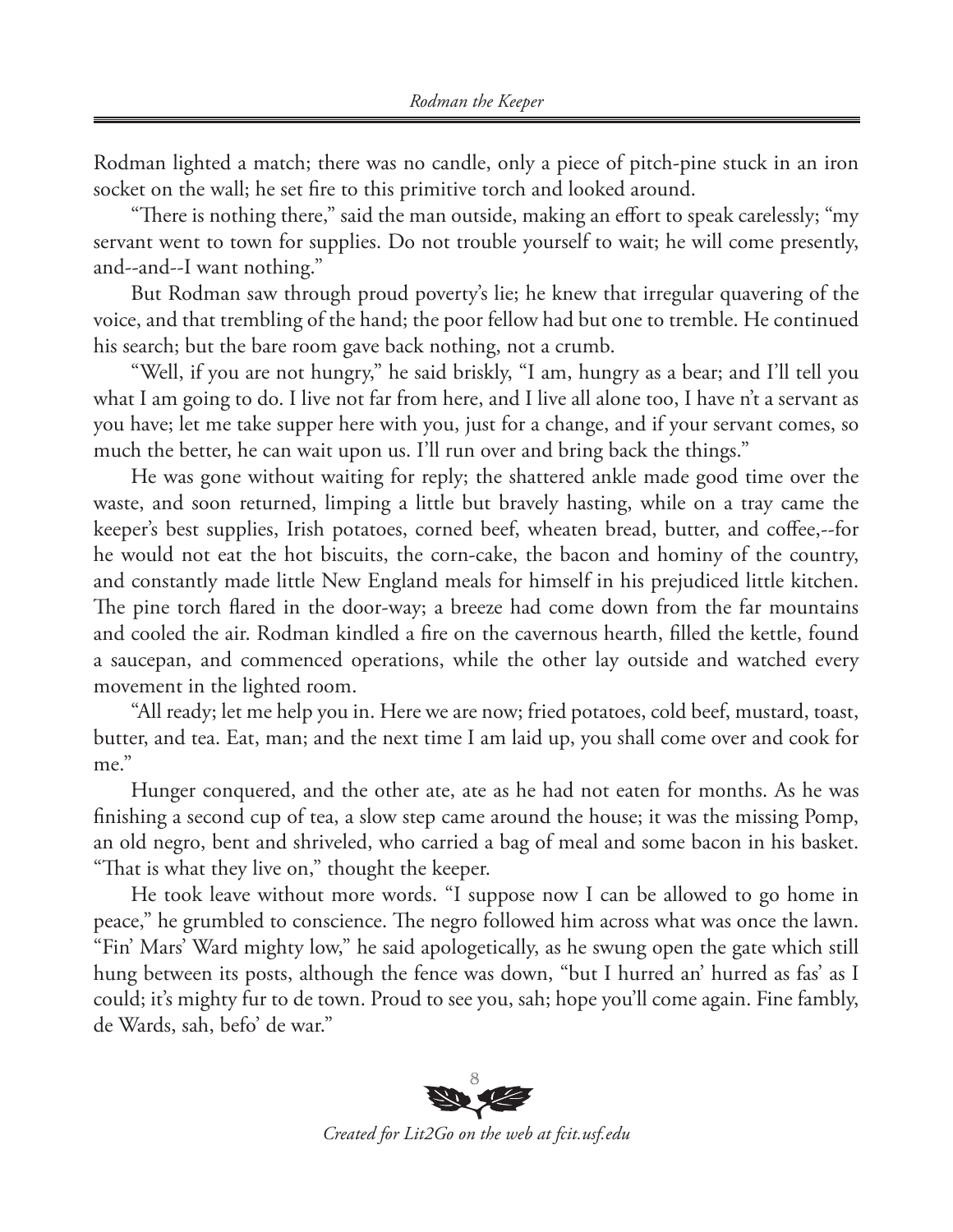"How long has he been in this state?" asked the keeper.

"Ever sence one ob de las' battles, sah; but he's worse sence we come yer, 'bout a mont' back."

"Who owns the house? Is there no one to see to him? has he no friends?"

"House b'long to Mars' Ward's uncle; fine place once, befo' de war; he's dead now, and dah's nobuddy but Miss Bettina, an' she's gone off somewhuz. Propah place, sah, fur Mars' Ward,--own uncle's house," said the old slave, loyally striving to maintain the family dignity even then.

"Are there no better rooms,--no furniture?"

"Sartin; but--but Miss Bettina, she took de keys; she did n't know we was comin'"--

"You had better send for Miss Bettina, I think," said the keeper, starting homeward with his tray, washing his hands, as it were, of any future responsibility in the affair.

The next day he worked in his garden, for clouds veiled the sun and exercise was possible; but, nevertheless, he could not forget the white face on the old rug. "Pshaw!" he said to himself, "have n't I seen tumble-down old houses and battered human beings before this?"

At evening came a violent thunderstorm, and the splendor of the heavens was terrible. "We have chained you, mighty spirit," thought the keeper as he watched the lightning, "and some time we shall learn the laws of the winds and foretell the storms; then, prayers will no more be offered in churches to alter the weather than they would be offered now to alter an eclipse. Yet back of the lightning and the wind lies the power of the great Creator, just the same."

But still, into his musings crept, with shadowy persistence, the white face on the rug.

"Nonsense!" he exclaimed, "if white faces are going around as ghosts, how about the fourteen thousand white faces that went under the sod down yonder? If they could arise and walk, the whole State would be filled and no more carpet-baggers needed." So, having balanced the one with the fourteen thousand, he went to bed.

Daylight brought rain,--still, soft, gray rain; the next morning showed the same, and the third likewise, the nights keeping up their part with low-down clouds and steady pattering on the roof. "If there was a river here, we should have a flood," thought the keeper, drumming idly on his window-pane. Memory brought back the steep New England hill-sides shedding their rain into the brooks, which grew in a night to torrents and filled the rivers so that they overflowed their banks; then, suddenly, an old house in a sunken corner of a waste rose before his eyes, and he seemed to see the rain dropping from a moldy ceiling on the straw where a white face lay.



*Created for Lit2Go on the web at fcit.usf.edu*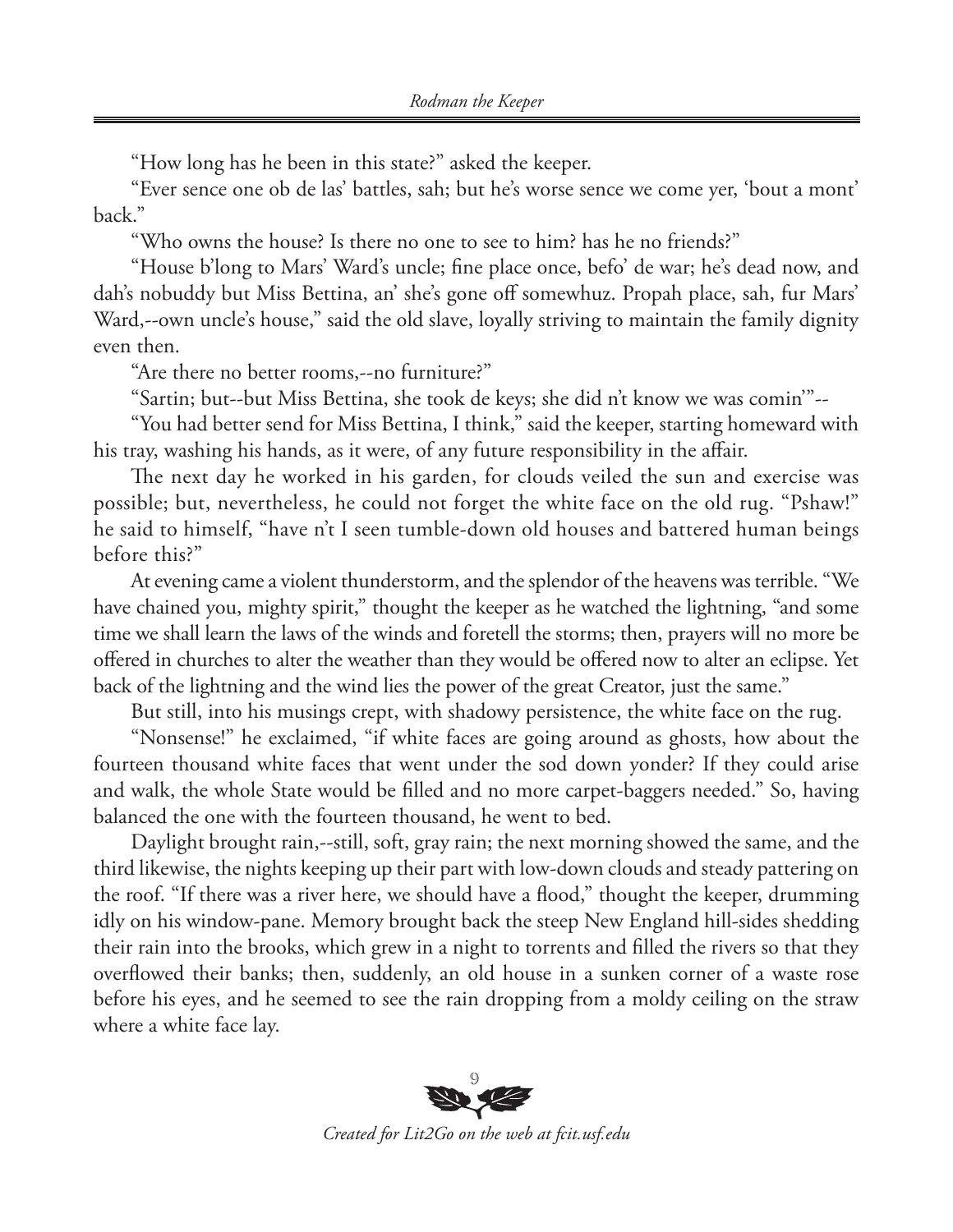"Really, I have nothing else to do, you know," he remarked in an apologetic way to himself, as he and his umbrella went along the old road; and he repeated the remark as he entered the room where the man lay, just as he had fancied, on the damp straw.

"The weather is unpleasant," said the man. "Pomp, bring a chair."

Pomp brought one, the only one, and the visitor sat down. A fire smoldered on the hearth and puffed out acrid smoke now and then, as if the rain had clogged the soot in the long-neglected chimney; from the streaked ceiling oozing drops fell with a dull splash into little pools on the decayed floor; the door would not close; the broken panes were stopped with rags, as if the old servant had tried to keep out the damp; in the ashes a corn-cake was baking.

"I am afraid you have not been so well during these long rainy days," said the keeper, scanning the face on the straw.

"My old enemy, rheumatism," answered the man; "the first sunshine will drive it away."

They talked awhile, or rather the keeper talked, for the other seemed hardly able to speak, as the waves of pain swept over him; then the visitor went outside and called Pomp out. Is there anyone to help him, or not?" he asked impatiently.

"Fine fambly, befo' de war," began Pomp.

"Never mind all that; is there anyone to help him now,--yes or no?"

"No," said the old black with a burst of despairing truthfulness; "Miss Bettina, she's as poor as Mars' Ward, an' dere's no one else. He's had noth'n but hard corn-cake for three days, an' he can't swaller it no more."

The next morning saw Ward De Rosset lying on the white pallet in the keeper's cottage, and old Pomp, marveling at the cleanliness all around him, installed as nurse. A strange asylum for a Confederate soldier, was it not? But he knew nothing of the change, which he would have fought with his last breath if consciousness had remained; returning fever, however, had absorbed his senses, and then it was that the keeper and the slave had borne him slowly across the waste, resting many times, but accomplishing the journey at last.

That evening John Rodman, strolling to and fro in the dusky twilight, paused alongside of the other Rodman. "I do not want him here, and that is the plain truth," he said, pursuing the current of his thoughts. "He fills the house; he and Pomp together disturb all my ways. He'll be ready to fling a brick at me too, when his senses come back; small thanks shall I have for lying on the floor, giving up all my comforts, and, what is more, riding over the spirit of the place with a vengeance!" He threw himself down on the grass beside the mound



*Created for Lit2Go on the web at fcit.usf.edu*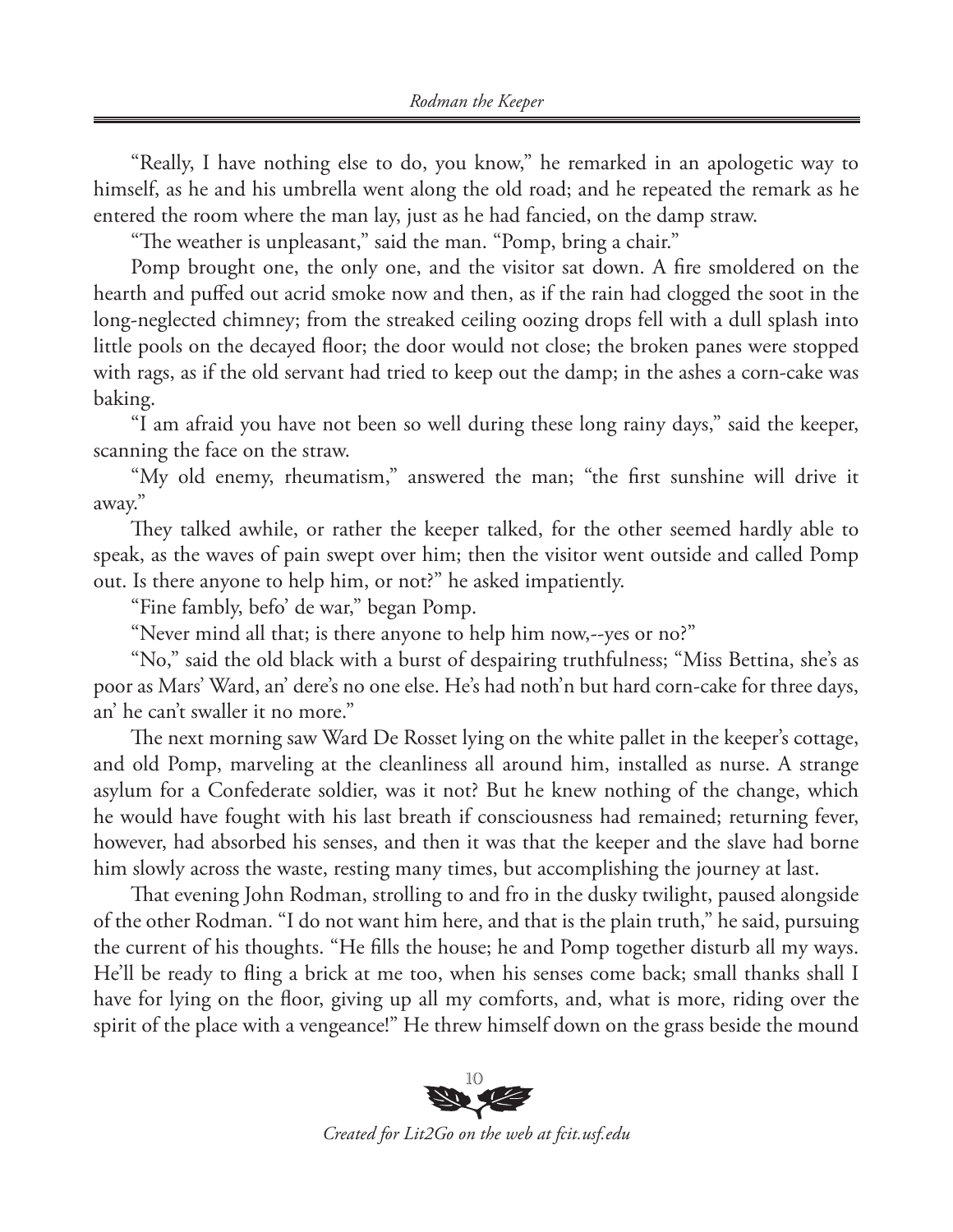and lay looking up towards the stars, which were coming out, one by one, in the deep blue of the Southern night. "With a vengeance, did I say? That is it exactly,--the vengeance of kindness. The poor fellow has suffered horribly in body and in estate, and now ironical Fortune throws him in my way as if saying, 'Let us see how far your selfishness will yield.' This is not a question of magnanimity; there is no magnanimity about it, for the war is over, and you Northerners have gained every point for which you fought; this is merely a question between man and man; it would be the same if the sufferer was a poor Federal, one of the carpet-baggers, whom you despise so, for instance, or a pagan Chinaman. And Fortune is right; don't you think so, Blank Rodman? I put it to you, now, to one who has suffered the extreme rigor of the other side,--those prison-pens yonder."

Whereupon Blank Rodman answered that he had fought for a great cause and that he knew it, although a plain man and not given to speech-making; he was not one of those who had sat safely at home all through the war, and now belittled it and made light of its issues. (Here a murmur came up from the long line of the trenches, as though all the dead had cried out.) But now the points for which he had fought being gained, and strife ended, it was the plain duty of every man to encourage peace. For his part he bore no malice; he was glad the poor Confederate was up in the cottage, and he did not think any the less of the keeper for bringing him there. He would like to add that he thought more of him; but he was sorry to say that he was well aware what an effort it was, and how almost grudgingly the charity began.

If Blank Rodman did not say this, at least the keeper imagined that he did. "That is what he would have said," he thought. "I am glad you do not object," he added, pretending to himself that he had not noticed the rest of the remark.

"We do not object to the brave soldier who honestly fought for his cause, even though he fought on the other side," answered Blank Rodman for the whole fourteen thousand. "But never let a coward, a double-face, or a flippant-tongued idler walk over our heads. It would make us rise in our graves!"

And the keeper seemed to see a shadowy pageant sweep by,--gaunt soldiers with white faces, arming anew against the subtle product of peace: men who said, "It was nothing! Behold, we saw it with our eyes!"--stay-at-home eyes.

The third day the fever abated, and Ward De Rosset noticed his surroundings. Old Pomp acknowledged that he had been moved, but veiled the locality: "To a frien's house, Mars' Ward."

"But I have no friends, now, Pomp," said the weak voice.



*Created for Lit2Go on the web at fcit.usf.edu*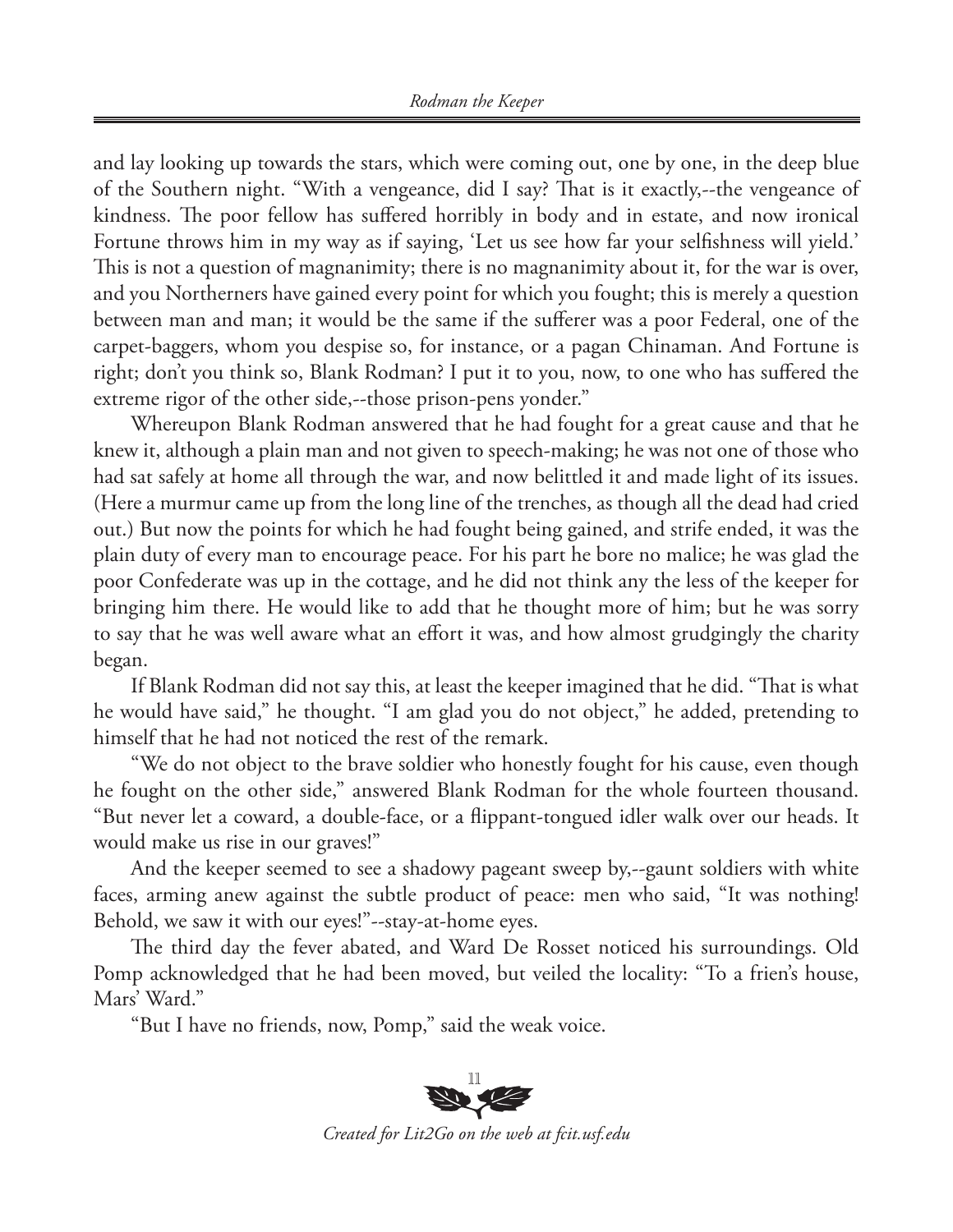Pomp was very much amused at the absurdity of this. "No frien's! Mars' Ward no friens'!" He was obliged to go out of the room to hide his laughter. The sick man lay feebly thinking that the bed was cool and fresh, and the closed green blinds pleasant; his thin fingers stroked the linen sheet, and his eyes wandered from object to object. The only thing that broke the rule of bare utility in the simple room was a square of white drawing-paper on the wall, upon which was inscribed in ornamental text the following verse:--

"Toujours femme varie,

Bien fou qui s'y fie;

Une femme souvent

N'est qu'une plume au vent."

With the persistency of illness the eyes and mind of Ward De Rosset went over and over this distich; he knew something of French, but was unequal to the effort of translating; the rhymes alone caught his vagrant fancy. "Toujours femme varie," he said to himself over and over again, and when the keeper entered, he said it to him.

"Certainly," answered the keeper; "bien fou qui s'y fie. How do you find yourself, this morning?"

"I have not found myself at all, so far. Is this your house?"

"Yes."

"Pomp told me I was in a friend's house," observed the sick man, vaguely.

"Well, it is n't an enemy's. Had any breakfast? No? Better not talk, then."

He went to the detached shed which served for a kitchen, upset all Pomp's clumsy arrangements, and ordered him outside; then he set to work and prepared a delicate breakfast with his best skill. The sick man eagerly eyed the tray as he entered. "Better have your hands and face sponged off, I think," said Rodman; and then he propped him up skillfully, and left him to his repast. The grass needed mowing on the parade-ground; he shouldered his scythe and started down the path, viciously kicking the gravel to and fro as he walked. "Was n't solitude your principal idea, John Rodman, when you applied for this place?" he demanded of himself; "how much of it are you likely to have with sick men, and sick men's servants, and so forth?"

The "and so forth," thrown in as a rhetorical climax, turned into reality and arrived bodily upon the scene,--a climax indeed; one afternoon, returning late to the cottage, he found a girl sitting by the pallet,--a girl young and dimpled and dewy, one of the creamy roses of the South that, even in the bud, are richer in color and luxuriance than any Northern flower. He saw her through the door, and paused; distressed old Pomp met him and beckoned



*Created for Lit2Go on the web at fcit.usf.edu*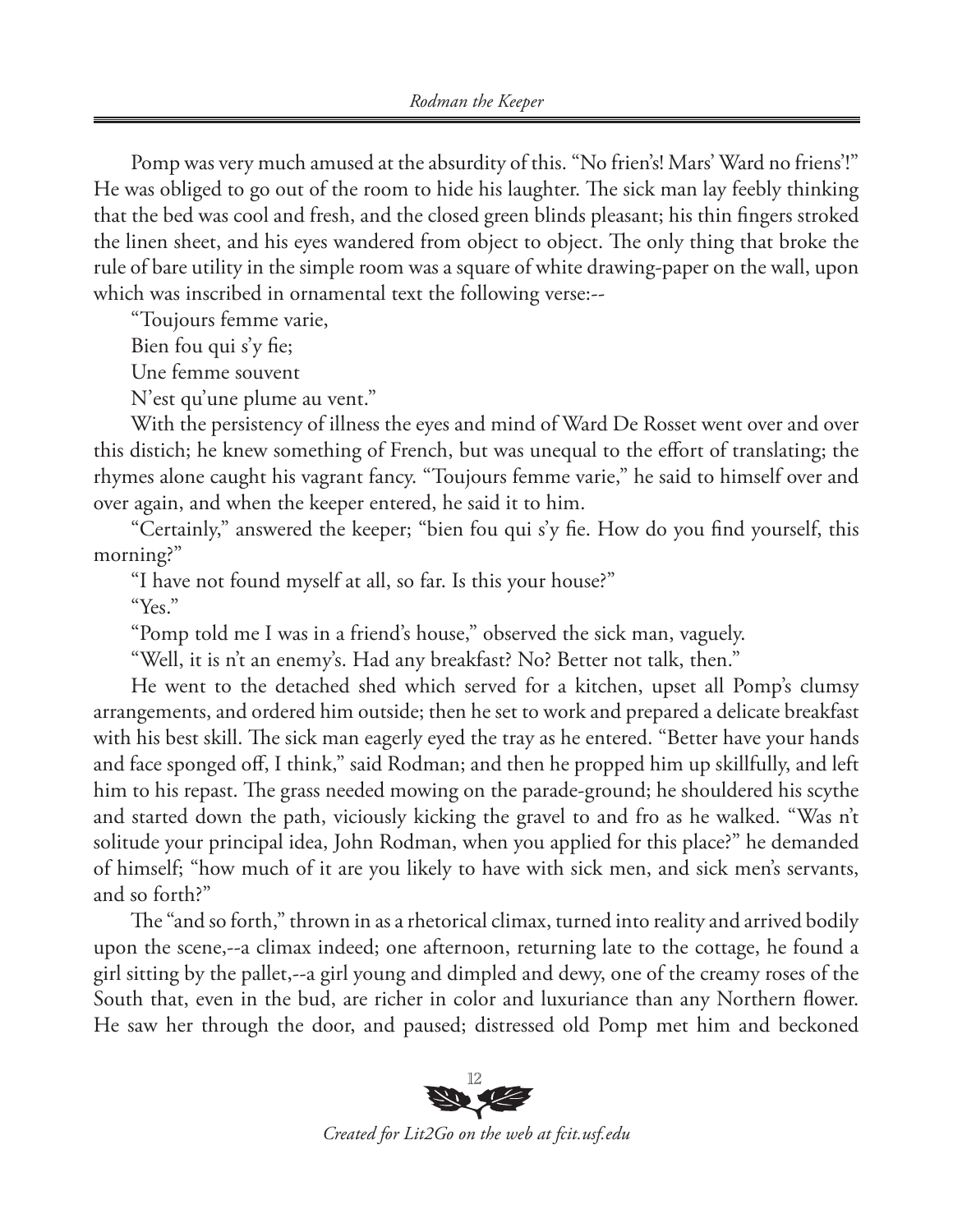him cautiously outside. "Miss Bettina," he whispered gutturally, "she's come back from somewhuz, an' she's awful mad 'cause Mars' Ward's here. I tole her all 'bout 'em,--de leaks an' de rheumatiz an' de hard corn-cake, but she done gone scole me; an' Mars' Ward, he know now whar he is, an' he mad too."

"Is the girl a fool?" said Rodman. He was just beginning to rally a little. He stalked into the room and confronted her. "I have the honor of addressing"--

"Miss Ward."

"And I am John Rodman, keeper of the national cemetery."

This she ignored entirely; it was as though he had said, "I am John Jones, the coachman." Coachmen were useful in their way; but their names were unimportant.

The keeper sat down and looked at his new visitor. The little creature fairly radiated scorn; her pretty head was thrown back, her eyes, dark brown fringed with long dark lashes, hardly deigned a glance; she spoke to him as though he was something to be paid and dismissed like any other mechanic.

"We are indebted to you for some days' board, I believe, keeper, medicines, I presume, and general attendance; my cousin will be removed to-day to our own residence; I wish to pay now what he owes."

The keeper saw that her dress was old and faded; the small black shawl had evidently been washed and many times mended; the old-fashioned knitted purse she held in her hand was lank with long famine.

"Very well," he said, "if you choose to treat a kindness in that way, I consider five dollars a day none too much for the annoyance, expense, and trouble I have suffered. Let me see; five days,--or is it six? Yes--thirty dollars, Miss Ward."

He looked at her steadily; she flushed; "The money will be sent to you," she began haughtily; then, hesitatingly, "I must ask a little time"--

"Oh, Betty, Betty, you know you cannot pay it. Why try to disguise--But that does not excuse you for bringing me here," said the sick man, turning towards his host with an attempt to speak fiercely, which ended in a faltering quaver.

All this time the old slave stood anxiously outside of the door; in the pauses they could hear his feet shuffling as he waited for the decision of his superiors. The keeper rose and threw open the blinds of the window that looked out on the distant parade-ground. "Bringing you here," he repeated; "here; that is my offense, is it? There they lie, fourteen thousand brave men and true. Could they come back to earth, they would be the first to pity and aid you, now that you are down. So would it be with you if the case were reversed; for a soldier is



*Created for Lit2Go on the web at fcit.usf.edu*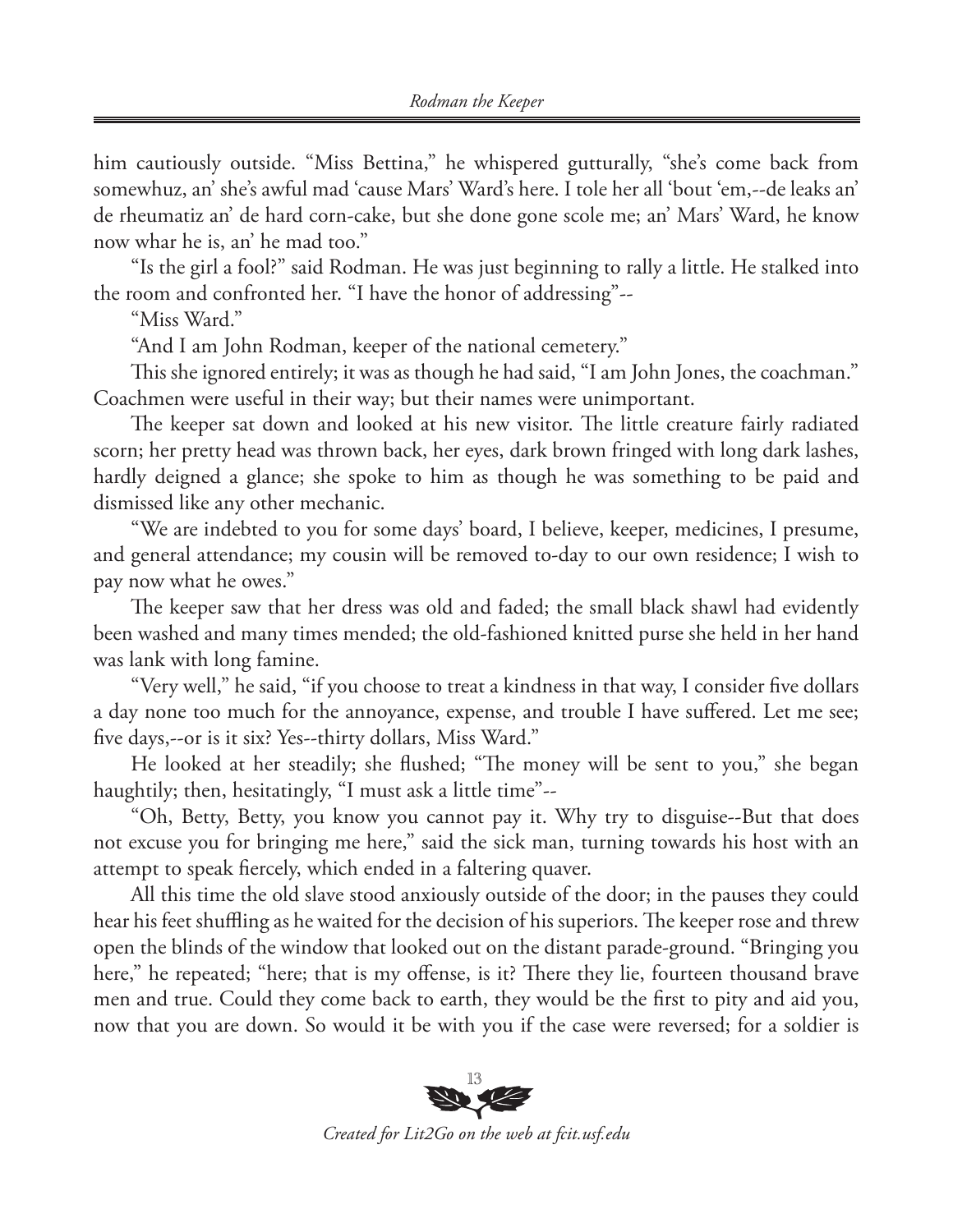generous to a soldier. It was not your own heart that spoke then; it was the small venom of a woman, that here, as everywhere through the South, is playing its rancorous part."

The sick man gazed out through the window, seeing for the first time the far-spreading ranks of the dead. He was very weak, and the keeper's words had touched him; his eyes were suffused with tears. But Miss Ward rose with a flashing glance. She turned her back full upon the keeper and ignored his very existence. "I will take you home immediately, Ward,--this very evening," she said.

"A nice comfortable place for a sick man," commented the keeper, scornfully. "I am going out now, De Rosset, to prepare your supper; you had better have one good meal before you go."

He disappeared; but as he went he heard the sick man say, deprecatingly, "It is n't very comfortable over at the old house now, indeed it is n't, Betty; I suffered"--and the girl's passionate outburst in reply. Then he closed his door and set to work.

When he returned, half an hour later, Ward was lying back exhausted on the pillows, and his cousin sat leaning her head upon her hand; she had been weeping, and she looked very desolate, he noticed, sitting there in what was to her an enemy's country. Hunger is a strong master, however, especially when allied to weakness; and the sick man ate with eagerness.

"I must go back," said the girl, rising. "A wagon will be sent out for you, Ward; Pomp will help you."

But Ward had gained a little strength as well as obstinacy with the nourishing food. "Not to-night," he said.

"Yes; to-night."

"But I cannot go to-night; you are unreasonable, Bettina. To-morrow will do as well, if go I must."

"If go you must! You do not want to go, then--to go to our own home--and with me"-- Her voice broke; she turned towards the door.

The keeper stepped forward: "This is all nonsense, Miss Ward," he said, "and you know it. Your cousin is in no state to be moved. Wait a week or two, and he can go in safety. But do not dare to offer me your money again; my kindness was to the soldier, not to the man, and as such he can accept it. Come out and see him as often as you please. I shall not intrude upon you. Pomp, take the lady home."

And the lady went.

Then began a remarkable existence for the four: a Confederate soldier lying ill in the keeper's cottage of a national cemetery, a rampant little rebel coming out daily to a place



*Created for Lit2Go on the web at fcit.usf.edu*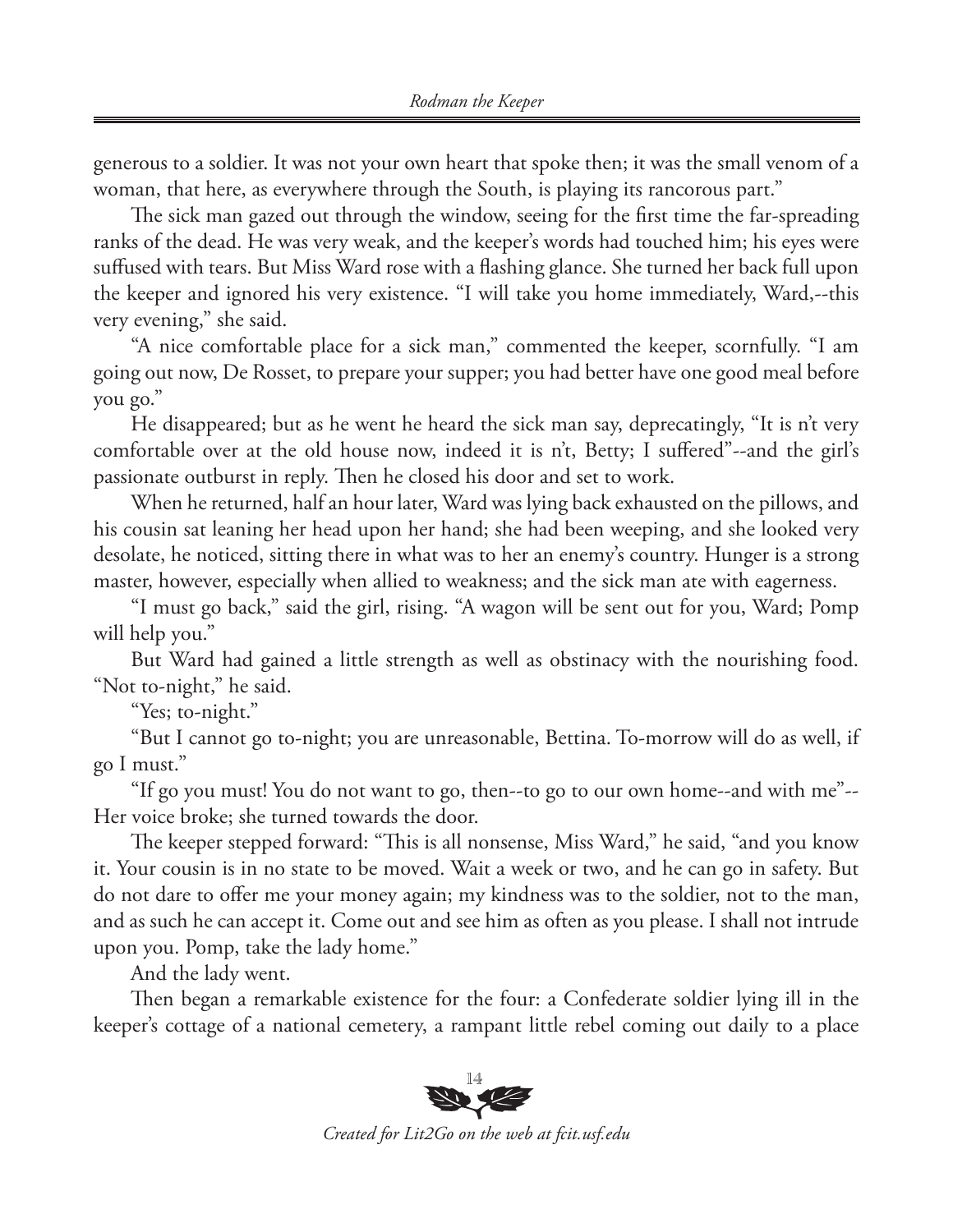which was to her anathema-maranatha, a cynical, misanthropic keeper sleeping on the floor and enduring every variety of discomfort for a man he never saw before,--a man belonging to an idle, arrogant class he detested,--and an old black freedman allowing himself to be taught the alphabet in order to gain permission to wait on his master,--master no longer in law,--with all the devotion of his loving old heart. For the keeper had announced to Pomp that he must learn his alphabet or go; after all these years of theory, he, as a New Englander, could not stand by and see precious knowledge shut from the black man. So he opened it; and mighty dull work he found it.

Ward De Rosset did not rally as rapidly as they expected. The white-haired doctor from the town rode out on horseback, pacing slowly up the graveled roadway with a scowl on his brow, casting, as he dismounted, a furtive glance down towards the parade-ground. His horse and his coat were alike old and worn, and his broad shoulders were bent with long service in the miserably provided Confederate hospitals, where he had striven to do his duty through every day and every night of those shadowed years. Cursing the incompetency in high places, cursing the mismanagement of the entire medical department of the Confederate army, cursing the recklessness and indifference which left the men suffering for want of proper hospitals and hospital stores, he yet went on resolutely doing his best with the poor means in his control until the last. Then he came home, he and his old horse, and went the rounds again, he prescribing for whooping-cough or measles, and Dobbin waiting outside; the only difference was that fees were small and good meals scarce for both, not only for the man but for the beast. The doctor sat down and chatted awhile kindly with De Rosset, whose father and uncle had been dear friends of his in the bright, prosperous days; then he left a few harmless medicines and rose to go, his gaze resting a moment on Miss Ward, then on Pomp, as if he were hesitating. But he said nothing until on the walk outside he met the keeper, and recognized a person to whom he could tell the truth. "There is nothing to be done; he may recover, he may not; it is a question of strength, merely. He needs no medicines, only nourishing food, rest, and careful tendance."

"He shall have them," answered the keeper, briefly. And then the old gentleman mounted his horse and rode away, his first and last visit to a national cemetery.

"National!" he said to himself,--"national!"

All talk of moving De Rosset ceased, but Miss Ward moved into the old house. There was not much to move: herself, her one trunk, and Marí, a black attendant, whose name probably began life as Maria, since the accent still dwelt on the curtailed last syllable. The keeper went there once, and once only, and then it was an errand for the sick man, whose



*Created for Lit2Go on the web at fcit.usf.edu*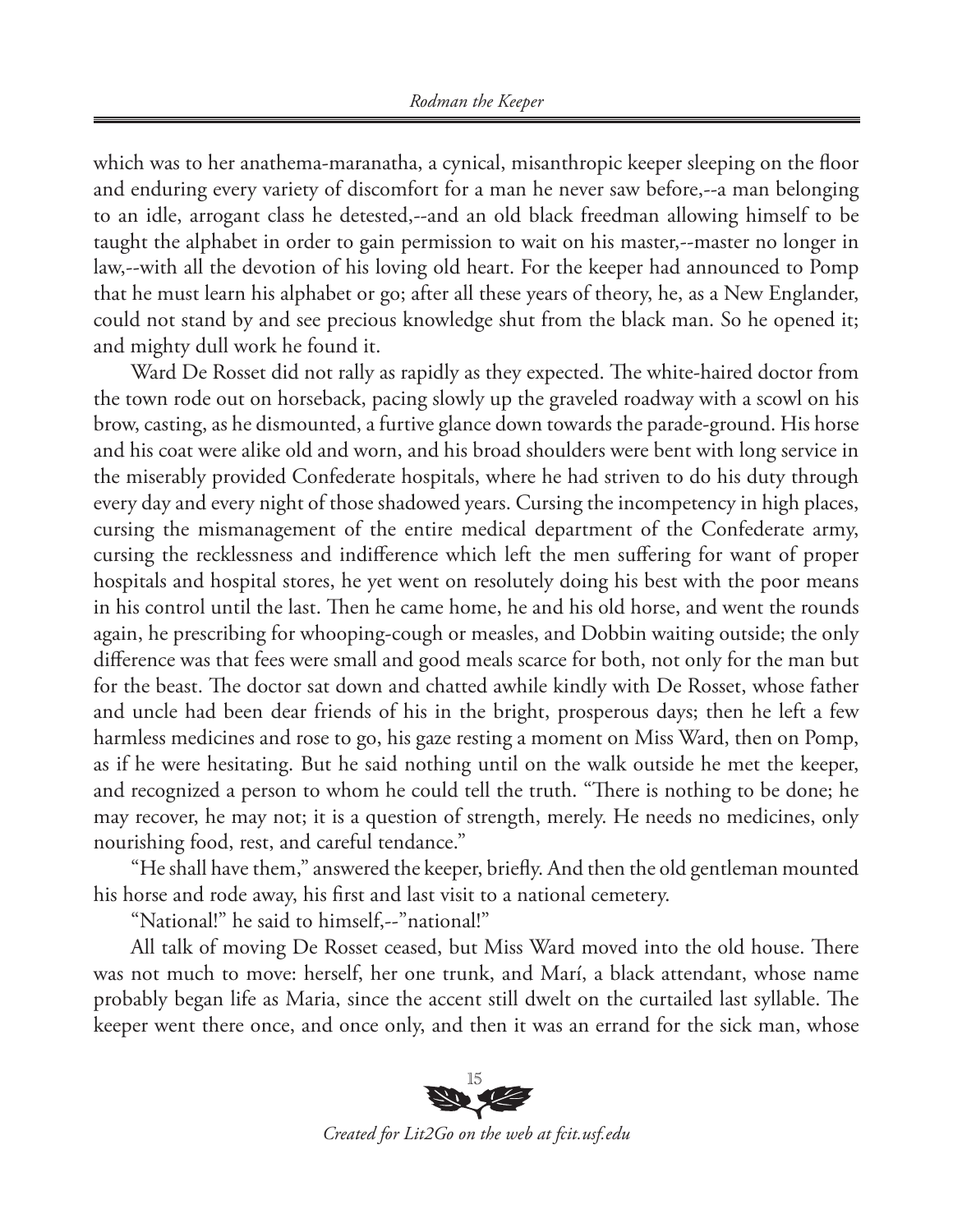fancies came sometimes at inconvenient hours,--when Pomp had gone to town, for instance. On this occasion the keeper entered the mockery of a gate and knocked at the front door, from which the bars had been removed; the piazza still showed its decaying planks, but quick-growing summer vines had been planted, and were now encircling the old pillars and veiling all defects with their greenery. It was a woman's pathetic effort to cover up what cannot be covered--poverty. The blinds on one side were open and white curtains waved to and fro in the breeze; into this room he was ushered by Marí. Matting lay on the floor, streaked here and there ominously by the dampness from the near ground. The furniture was of dark mahogany, handsome in its day: chairs, a heavy pier table with low-down glass, into which no one by any possibility could look unless he had eyes in his ankles, a sofa with a stiff round pillow of hair-cloth under each curved end, and a mirror with a compartment framed off at the top, containing a picture of shepherds and shepherdesses, and lambs with blue ribbons around their necks, all enjoying themselves in the most natural and life-like manner. Flowers stood on the high mantelpiece, but their fragrance could not overcome the faint odor of the damp straw-matting. On a table were books, a life of General Lee, and three or four shabby little volumes printed at the South during the war, waifs of prose and poetry of that highly wrought, richly colored style which seems indigenous to Southern soil.

"Some way, the whole thing reminds me of a funeral," thought the keeper.

Miss Ward entered, and the room bloomed at once; at least, that is what a lover would have said. Rodman, however, merely noticed that she bloomed, and not the room, and he said to himself that she would not bloom long, if she continued to live in such a moldy place. Their conversation in these days was excessively polite, shortened to the extreme minimum possible, and conducted without the aid of the eyes, at least on one side. Rodman had discovered that Miss Ward never looked at him, and so he did not look at her, that is, not often; he was human, however, and she was delightfully pretty. On this occasion they exchanged exactly five sentences, and then he departed, but not before his quick eyes had discovered that the rest of the house was in even worse condition than this parlor, which, by the way, Miss Ward considered quite a grand apartment; she had been down near the coast, trying to teach school, and there the desolation was far greater than here, both armies having passed back and forward over the ground, foragers out, and the torch at work more than once.

"Will there ever come a change for the better?" thought the keeper, as he walked homeward. "What an enormous stone has got to be rolled up hill! But at least, John Rodman, you need not go to work at it; you are not called upon to lend your shoulder."



*Created for Lit2Go on the web at fcit.usf.edu*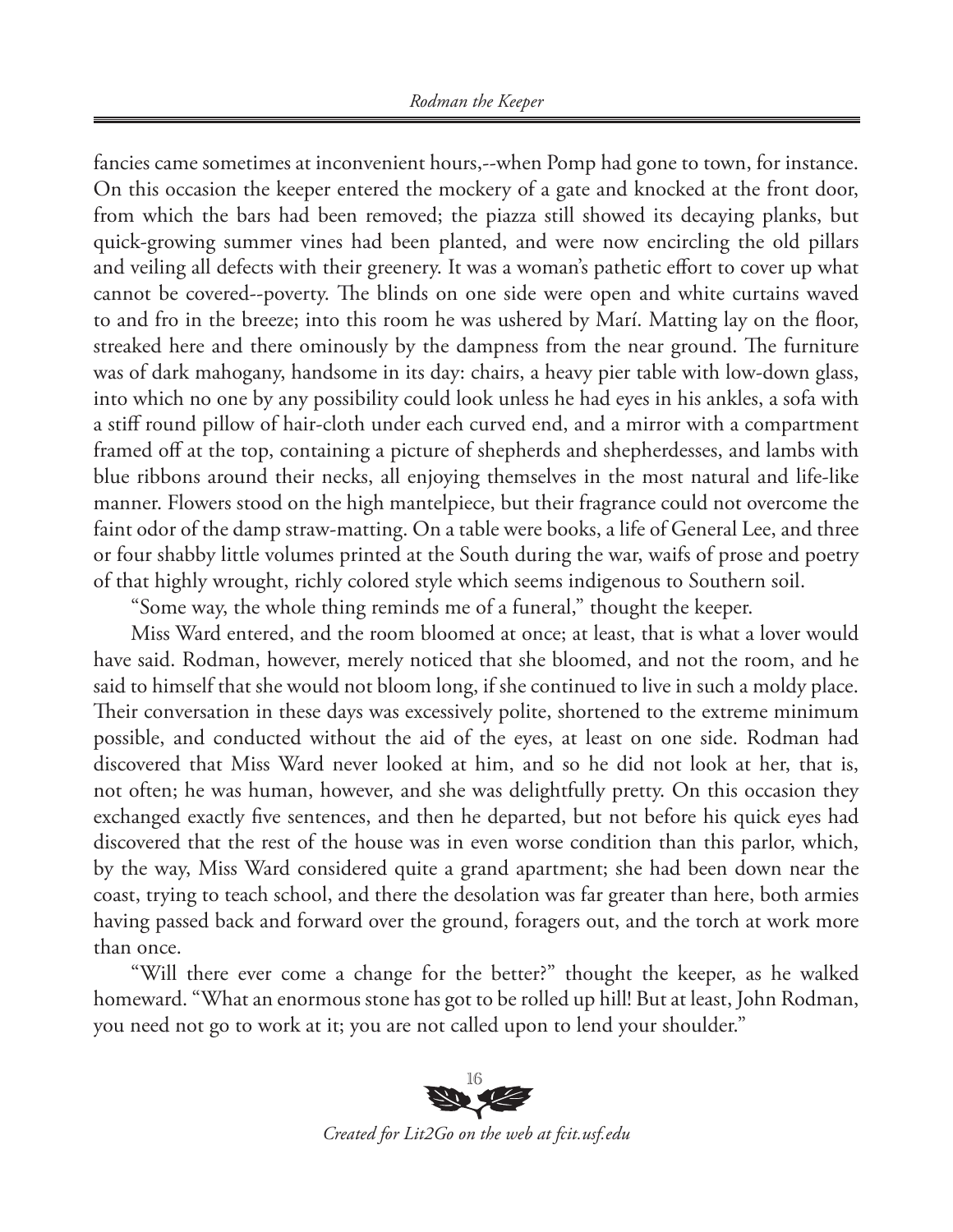None the less, however, did he call out Pomp that very afternoon and sternly teach him "E" and "F," using the smooth white sand for a blackboard, and a stick for chalk. Pomp's primer was a government placard hanging on the wall of the office. It read as follows:--

IN THIS CEMETERY REPOSE THE REMAINS OF FOURTEEN THOUSAND THREE HUNDRED AND TWENTY-ONE UNITED STATES SOLDIERS. "Tell me not in mournful numbers Life is but an empty dream; For the soul is dead that slumbers, And things are not what they seem "Life is real! Life is earnest! And the grave is not its goal; Dust thou art, to dust returnest, Was not written of the soul!"

"The only known instance of the government's condescending to poetry," the keeper had thought, when he first read this placard. It was placed there for the instruction and edification of visitors, but no visitors coming, he took the liberty of using it as a primer for Pomp. The large letters served the purpose admirably, and Pomp learned the entire quotation; what he thought of it has not transpired. Miss Ward came over daily to see her cousin. At first she brought him soups and various concoctions from her own kitchen,--the leaky cavern, once the dining room, where the soldier had taken refuge after his last dismissal from hospital; but the keeper's soups were richer, and free from the taint of smoke; his martial laws of neatness even disorderly old Pomp dared not disobey, and the sick man soon learned the difference. He thanked the girl, who came bringing the dishes over carefully in her own dimpled hands, and then, when she was gone, he sent them untasted away. By chance Miss Ward learned this, and wept bitter tears over it; she continued to come, but her poor little soups and jellies she brought no more.

One morning in May the keeper was working near the flag-staff, when his eyes fell upon a procession coming down the road which led from the town and turning towards the cemetery; no one ever came that way, what could it mean? It drew near, entered the



*Created for Lit2Go on the web at fcit.usf.edu*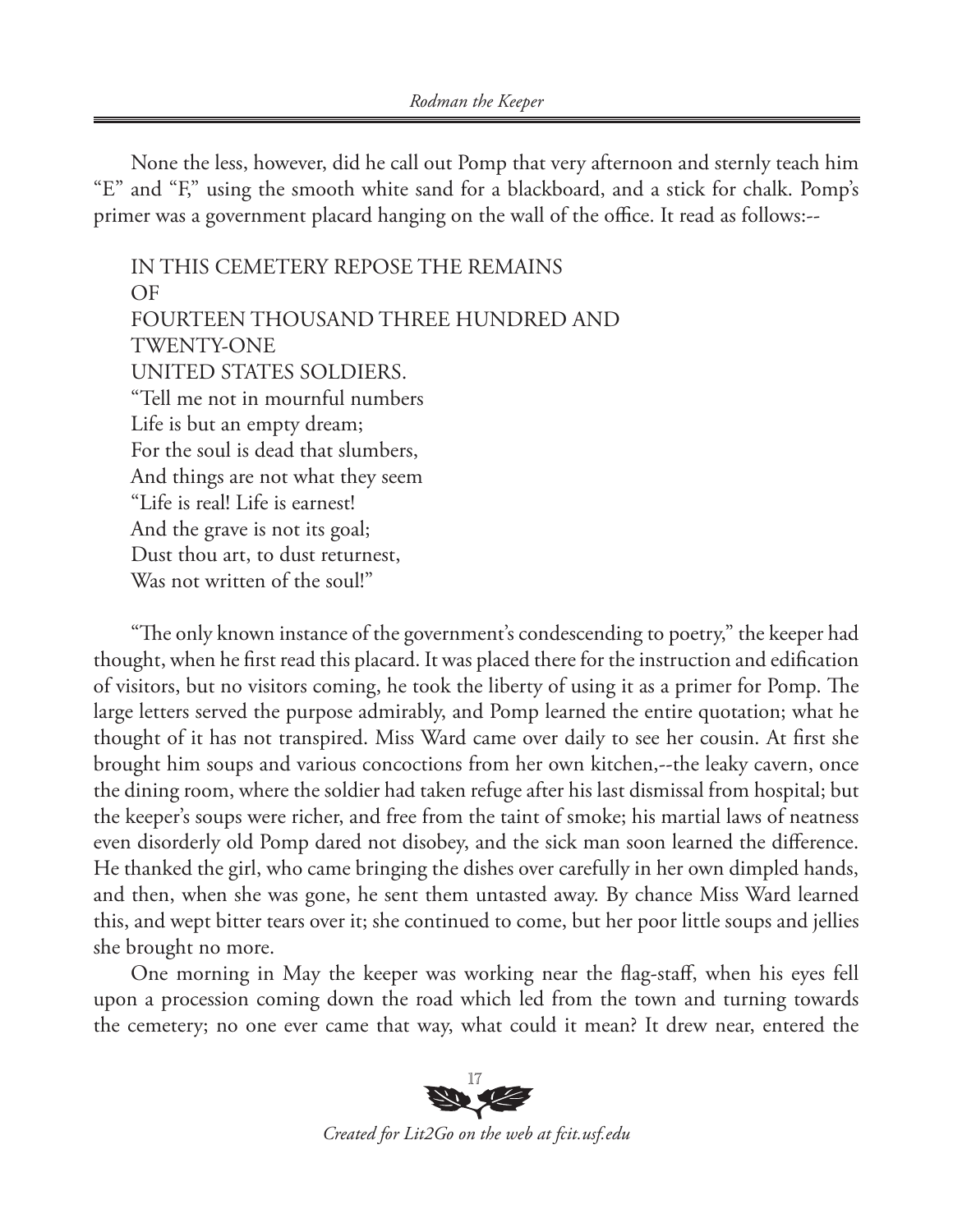gate, and showed itself to be negroes walking two and two, old uncles and aunties, young men and girls, and even little children, all dressed in their best; a very poor best, sometimes gravely ludicrous imitations of "ole mars'," or "ole miss'," sometimes mere rags bravely patched together and adorned with a strip of black calico or rosette of black ribbon; not one was without a badge of mourning. All carried flowers, common blossoms from the little gardens behind the cabins that stretched around the town on the outskirts,--the new forlorn cabins with their chimneys of piled stones and ragged patches of corn; each little darkey had his bouquet and marched solemnly along, rolling his eyes around, but without even the beginning of a smile, while the elders moved forward with gravity, the bubbling, irrepressible gayety of the negro subdued by the newborn dignity of the freedman.

"Memorial Day," thought the keeper; "I had forgotten it."

"Will you do us de hono', sah, to take de head ob de processio', sah?" said the leader, with a ceremonious bow. Now the keeper had not much sympathy with the strewing of flowers, North or South; he had seen the beautiful ceremony more than once turned into a political demonstration; here, however, in this small, isolated, interior town, there was nothing of that kind; the whole population of white faces laid their roses and wept true tears on the graves of their lost ones in the village churchyard when the Southern Memorial Day came round, and just as naturally the whole population of black faces went out to the national cemetery with their flowers on the day when, throughout the North, spring blossoms were laid on the graves of the soldiers, from the little Maine village to the stretching ranks of Arlington, from Greenwood to the far western burial-places of San Francisco. The keeper joined the procession and led the way to the parade-ground. As they approached the trenches, the leader began singing and all joined. "Swing low, sweet chariot," sang the freedmen, and their hymn rose and fell with strange, sweet harmony,- one of those wild, unwritten melodies which the North heard with surprise and marveling when, after the war, bands of singers came to their cities and sang the songs of slavery, in order to gain for their children the coveted education. "Swing low, sweet chariot," sang the freedmen, and two by two they passed along, strewing the graves with flowers till all the green was dotted with color. It was a pathetic sight to see some of the old men and women, ignorant field-hands, bent, dull-eyed, and past the possibility of education even in its simplest forms, carefully placing their poor flowers to the best advantage. They knew dimly that the men who lay beneath those mounds had done something wonderful for them and for their children, and so they came bringing their blossoms, with little intelligence but with much love.



*Created for Lit2Go on the web at fcit.usf.edu*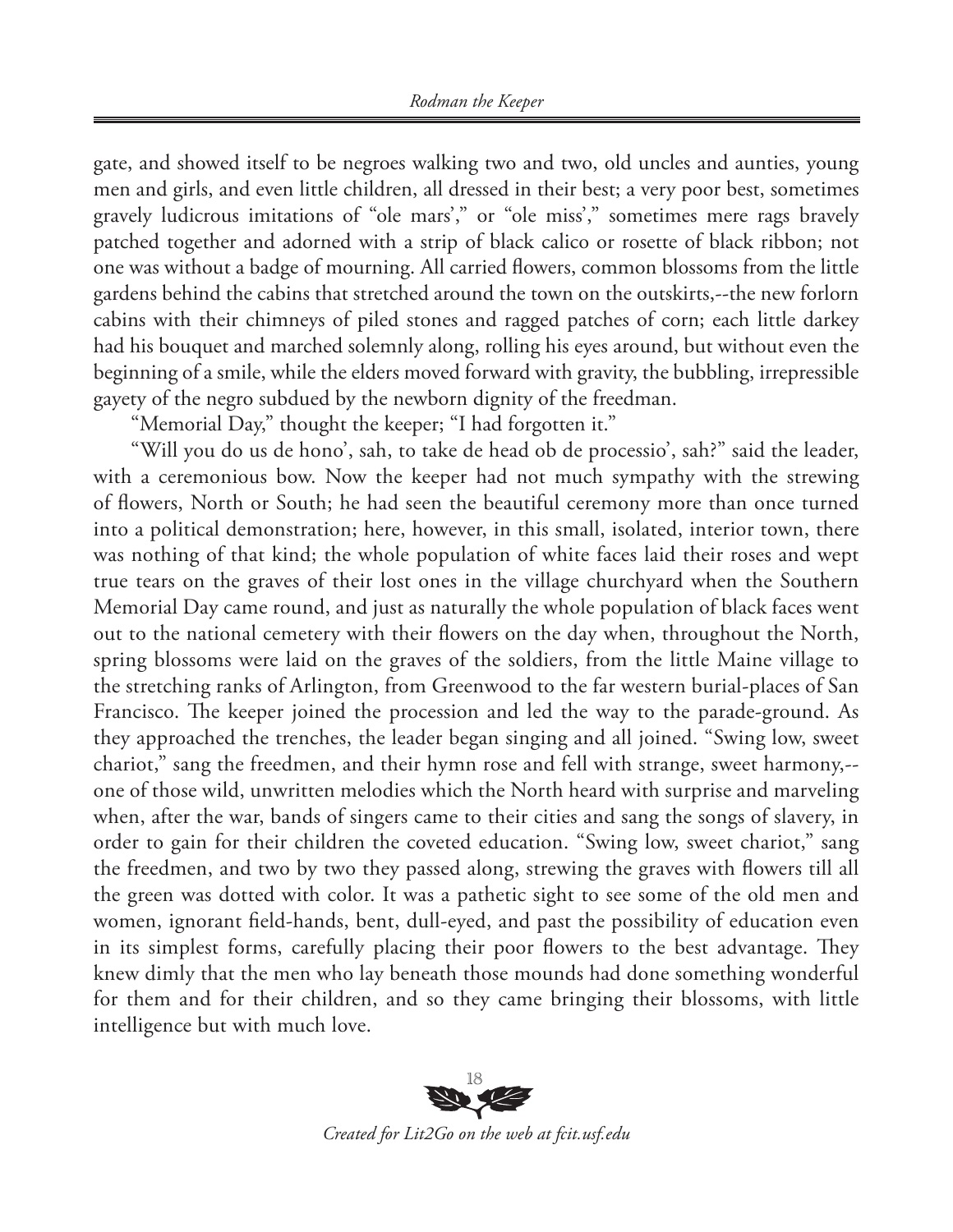The ceremony over, they retired; as he turned, the keeper caught a glimpse of Miss Ward's face at the window.

"Hope we's not makin' too free, sah," said the leader, as the procession, with many a bow and scrape, took leave, "but we's kep' de day now two years, sah, befo' you came, sah, an' we's teachin' de chil'en to keep it, sah."

The keeper returned to the cottage. "Not a white face," he said.

"Certainly not," replied Miss Ward, crisply.

"I know some graves at the North, Miss Ward, graves of Southern soldiers, and I know some Northern women who do not scorn to lay a few flowers on the lonely mounds as they pass by with their blossoms on our Memorial Day."

"You are fortunate. They must be angels. We have no angels here."

"I am inclined to believe you are right," said the keeper.

That night old Pomp, who had remained invisible in the kitchen during the ceremony, stole away in the twilight and came back with a few flowers; Rodman saw him going down towards the parade-ground, and watched. The old man had but a few blossoms; he arranged them hastily on the mounds with many a furtive glance towards the house, and then stole back, satisfied; he had performed his part.

Ward De Rosset lay on his pallet, apparently unchanged; he seemed neither stronger nor weaker. He had grown childishly dependent upon his host, and wearied for him, as the Scotch say; but Rodman withstood his fancies, and gave him only the evenings, when Miss Bettina was not there. One afternoon, however, it rained so violently that he was forced to seek shelter; he set himself to work on the ledgers; he was on the ninth thousand now. But the sick man heard his step in the outer room, and called in his weak voice, "Rodman,-- Rodman." After a time he went in, and it ended in his staying, for the patient was nervous and irritable, and he pitied the nurse, who seemed able to please him in nothing. De Rosset turned with a sigh of relief towards the strong hands that lifted him readily, towards the composed manner, towards the man's voice that seemed to bring a breeze from outside into the close room; animated, cheered, he talked volubly. The keeper listened, answered once in a while, and quietly took the rest of the afternoon into his own hands. Miss Ward yielded to the silent change, leaned back, and closed her eyes. She looked exhausted and for the first time pallid; the loosened dark hair curled in little rings about her temples, and her lips were parted as though she was too tired to close them; for hers were not the thin, straight lips that shut tight naturally, like the straight line of a closed box. The sick man talked on. "Come, Rodman," he said, after a while, "I have read that lying verse of yours over at least ten



*Created for Lit2Go on the web at fcit.usf.edu*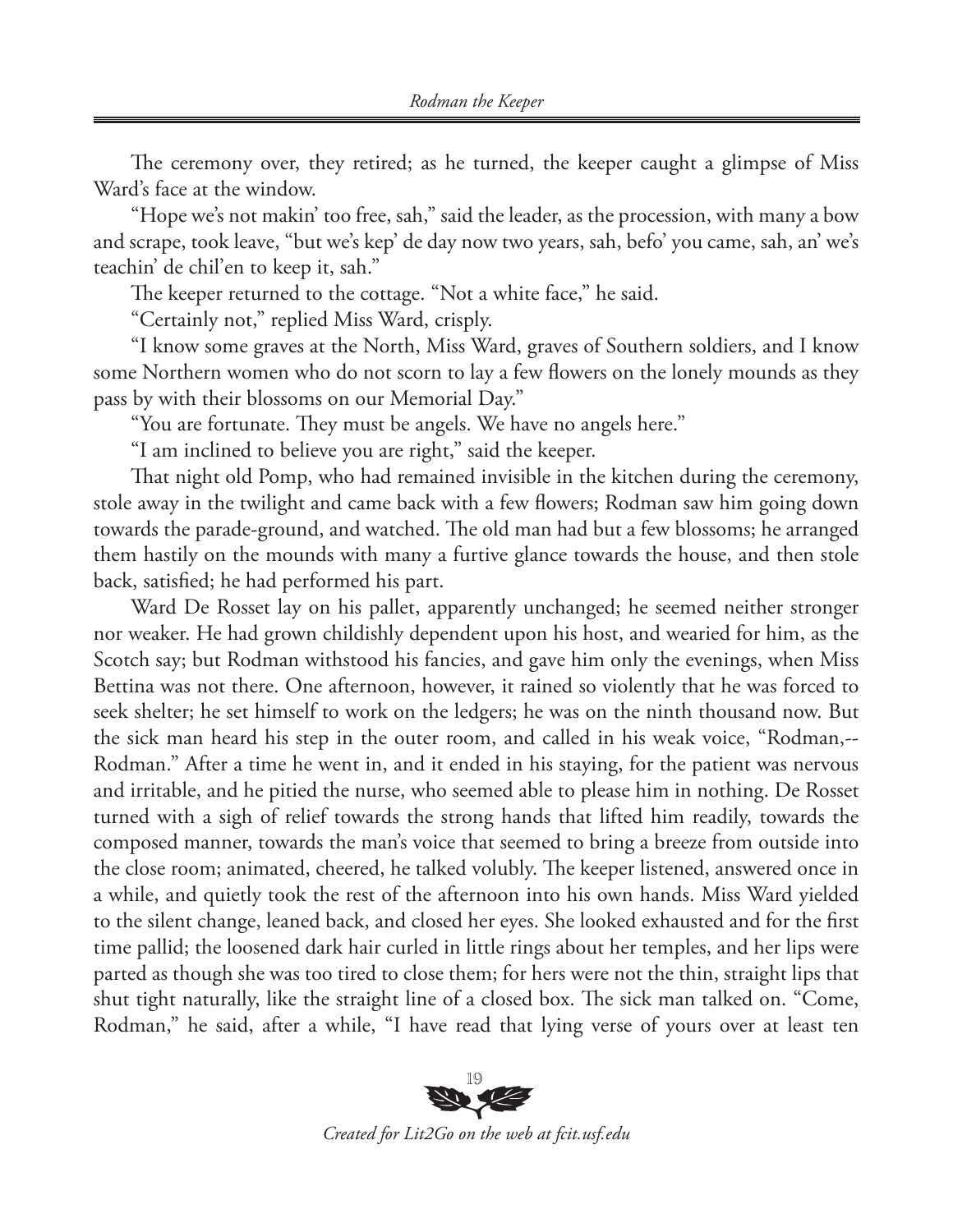thousand and fifty-nine times; please tell me its history; I want to have something definite to think of when I read it for the ten thousand and sixtieth."

"Toujours femme varie

Bien fou qui s'y fie;

Une femme souvent

N'est qu'une plume au vent,"

read the keeper slowly, with his execrable English accent. "Well, I don't know that I have any objection to telling the story. I am not sure but that it will do me good to hear it all over myself in plain language again."

"Then it concerns yourself," said De Rosset; "so much the better. I hope it will be, as the children say, the truth, and long."

"It will be the truth, but not long. When the war broke out I was twenty-eight years old, living with my mother on our farm in New England. My father and two brothers had died and left me the homestead, otherwise I should have broken away and sought fortune farther westward, where the lands are better and life is more free. But mother loved the house, the fields, and every crooked tree. She was alone, and so I stayed with her. In the centre of the village green stood the square, white meeting-house, and near by the small cottage where the pastor lived; the minister's daughter, Mary, was my promised wife. Mary was a slender little creature with a profusion of pale flaxen hair, large, serious blue eyes, and small, delicate features; she was timid almost to a fault; her voice was low and gentle. She was not eighteen, and we were to wait a year. The war came, and I volunteered, of course, and marched away; we wrote to each other often; my letters were full of the camp and skirmishes; hers told of the village, how the widow Brown had fallen ill, and how it was feared that Squire Stafford's boys were lapsing into evil ways. Then came the day when my regiment marched to the field of its slaughter, and soon after our shattered remnant went home. Mary cried over me, and came out every day to the farm house with her bunches of violets; she read aloud to me from her good little books, and I used to lie and watch her profile bending over the page, with the light falling on her flaxen hair low down against the small, white throat. Then my wound healed, and I went again, this time for three years; and Mary's father blessed me, and said that when peace came he would call me son, but not before, for these were no times for marrying or giving in marriage. He was a good man, a red-hot abolitionist, and a roaring lion as regards temperance; but nature had made him so small in body that no one was much frightened when he roared. I said that I went for three years; but eight years have passed and I have never been back to the village. First, mother died. Then Mary turned false. I sold the



*Created for Lit2Go on the web at fcit.usf.edu*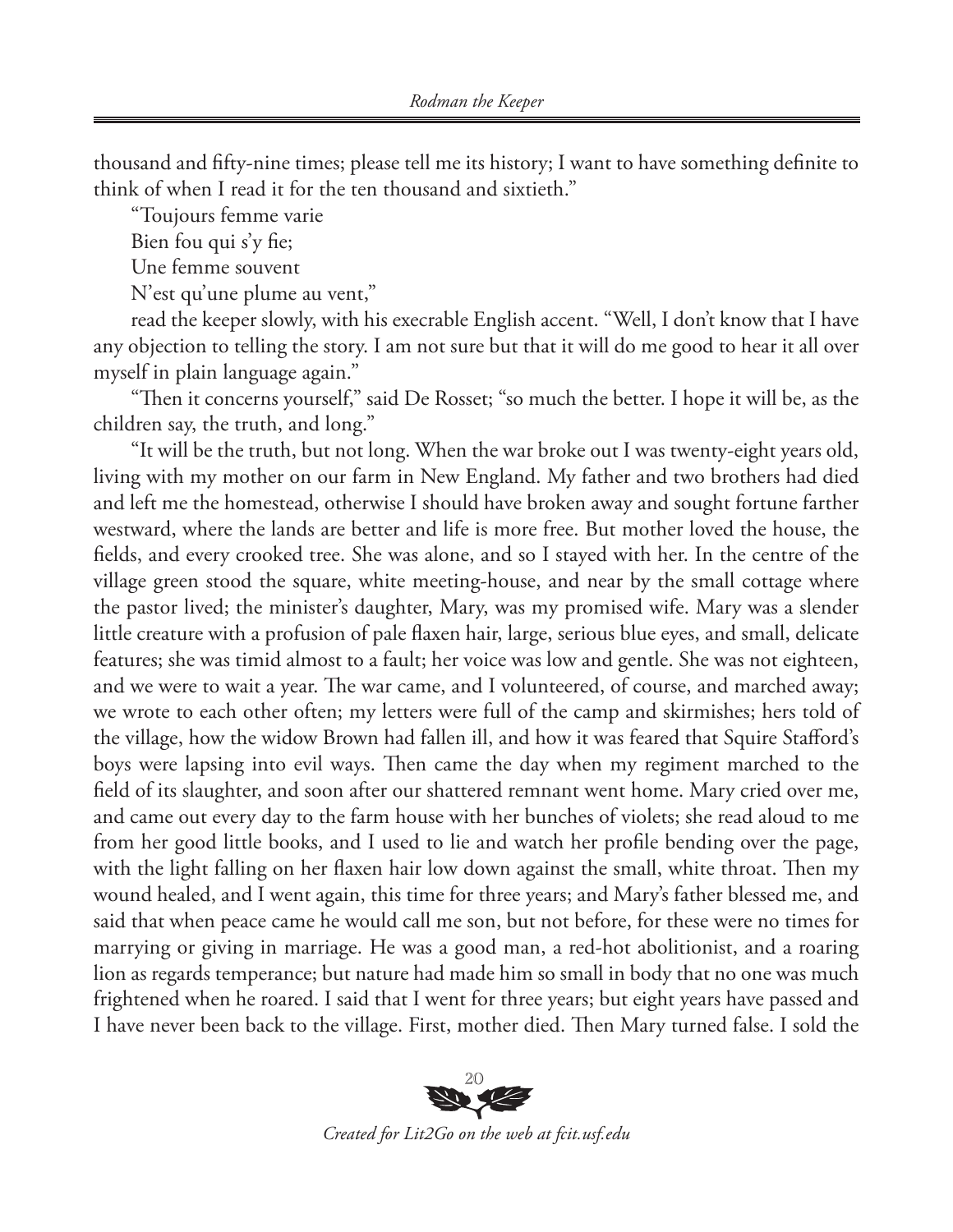farm by letter and lost the money three months afterwards in an unfortunate investment; my health failed. Like many another Northern soldier I remembered the healing climate of the South; its soft airs came back to me when the snow lay deep on the fields and the sharp wind whistled around the poor tavern where the moneyless, half-crippled volunteer sat coughing by the fire. I applied for this place and obtained it. That is all."

"But it is not all," said the sick man, raising himself on his elbow; "you have not told half yet, nor anything at all about the French verse."

"Oh--that? There was a little Frenchman staying at the hotel; he had formerly been a dancing-master, and was full of dry, withered conceits, although he looked like a thin and bilious old ape dressed as a man. He taught me, or tried to teach me, various wise sayings, among them this one, which pleased my fancy so much that I gave him twenty-five cents to write it out in large text for me."

"Toujours femme varie," repeated De Rosset; "but you don't really think so, do you, Rodman?"

"I do. But they cannot help it; it is their nature. I beg your pardon, Miss Ward. I was speaking as though you were not here."

Miss Ward's eyelids barely acknowledged his existence; that was all. But some time after she remarked to her cousin that it was only in New England that one found that pale flaxen hair.

June was waning, when suddenly the summons came; Ward De Rosset died. He was unconscious towards the last, and death, in the guise of sleep, bore away his soul. They carried him home to the old house, and from there the funeral started, a few family carriages, dingy and battered, following the hearse, for death revived the old neighborhood feeling; that honor at least they could pay,--the sonless mothers and the widows who lived shut up in the old houses with everything falling into ruin around them, brooding over the past. The keeper watched the small procession as it passed his gate on its way to the churchyard in the village. "There he goes, poor fellow, his sufferings over at last," he said; and then he set the cottage in order and began the old solitary life again.

He saw Miss Ward but once.

It was a breathless evening in August when the moonlight flooded the level country. He had started out to stroll across the waste, but the mood changed, and climbing over the eastern wall he had walked back to the flag-staff, and now lay at its foot gazing up into the infinite sky. A step sounded on the gravel walk; he turned his face that way and recognized Miss Ward. With confident step she passed the dark cottage, and brushed his arm with her



*Created for Lit2Go on the web at fcit.usf.edu*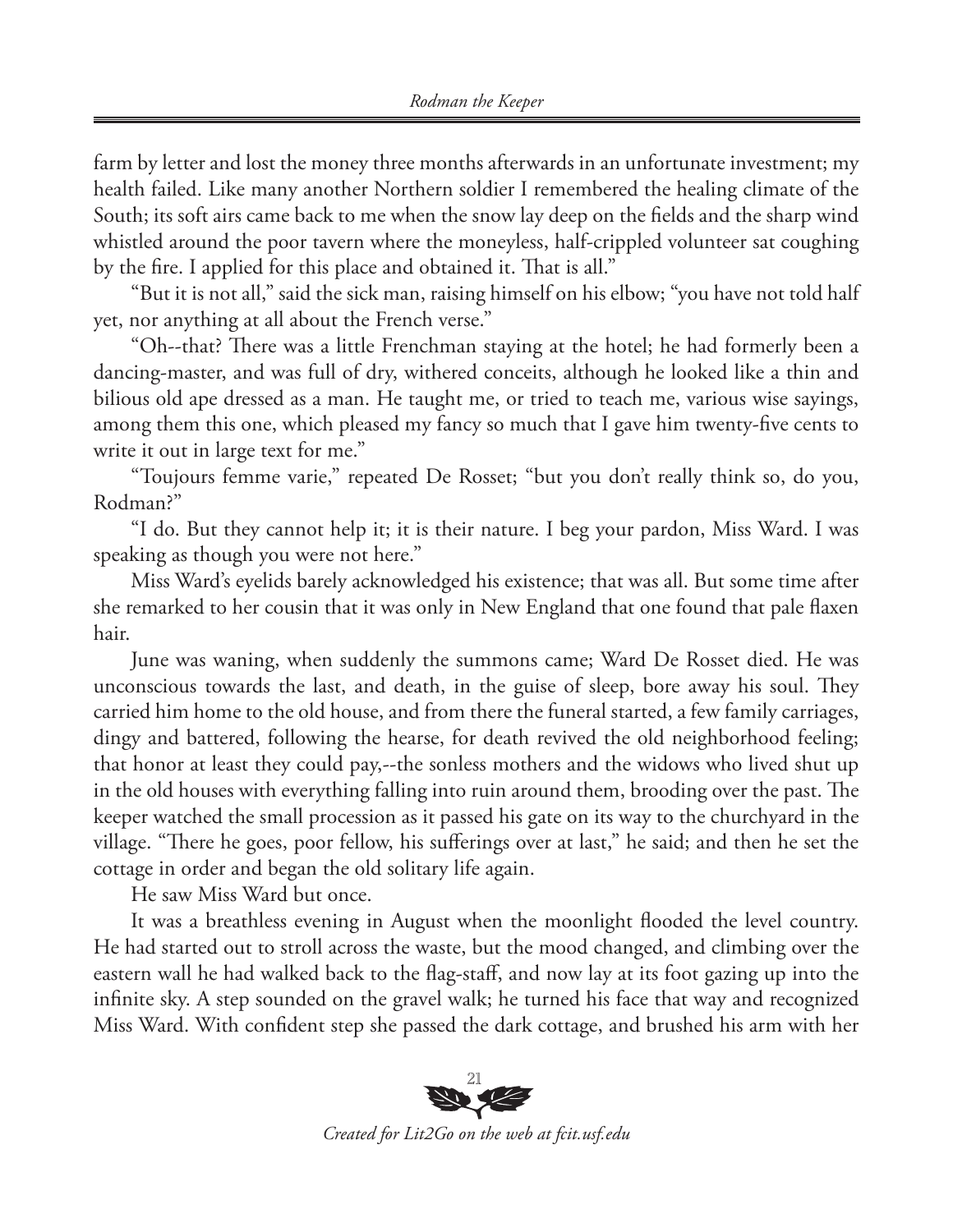robe as he lay unseen in the shadow. She went down towards the parade-ground, and his eyes followed her. Softly outlined in the moonlight she moved to and fro among the mounds, pausing often, and once he thought she knelt. Then slowly she returned, and he raised himself and waited; she saw him, started, then paused.

"I thought you were away," she said; "Pomp told me so."

"You set him to watch me?"

"Yes. I wished to come here once, and I did not wish to meet you."

"Why did you wish to come?"

"Because Ward was here--and because--because--never mind. It is enough that I wished to walk once among those mounds."

"And pray there?"

"Well,--and if I did!" said the girl, defiantly.

Rodman stood facing her, with his arms folded; his eyes rested on her face; he said nothing.

"I am going away to-morrow," began Miss Ward again, assuming with an effort her old, pulseless manner. "I have sold the place, and I shall never return, I think; I am going far away."

"Where?"

"To Tennessee."

"That is not so very far," said the keeper, smiling.

"There I shall begin a new existence," pursued the voice, ignoring the comment.

"You have scarcely begun the old; you are hardly more than a child, now. What are you going to do in Tennessee?"

"Teach."

"Have you relatives there?"

"No."

"A miserable life,--a hard, lonely, loveless life," said Rodman; "God help the woman who must be that dreary thing, a teacher from necessity."

Miss Ward turned swiftly, but the keeper kept by her side. He saw the tears glittering on her eyelashes, and his voice softened. "Do not leave me in anger," he said; "I should not have spoken so, although indeed it was the truth. Walk back with me to the cottage, and take your last look at the room where poor Ward died, and then I will go with you to your home."

"No; Pomp is waiting at the gate," said the girl, almost inarticulately.

"Very well; to the gate, then."

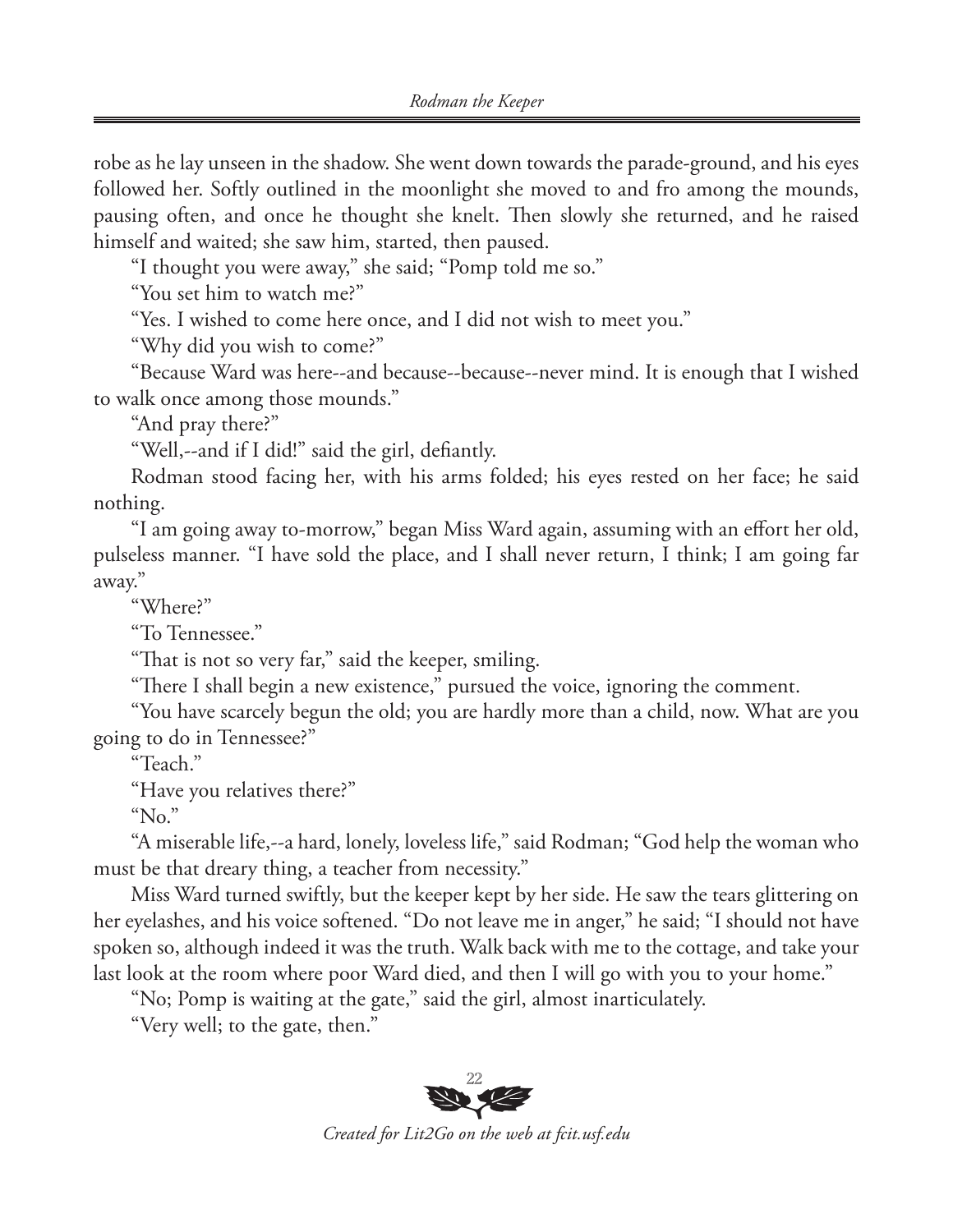They went towards the cottage in silence; the keeper threw open the door. "Go in," he said. "I will wait outside."

The girl entered and went into the inner room; throwing herself down upon her knees at the bedside, "O Ward, Ward," she sobbed, "I am all alone in the world now, Ward, all alone!" She buried her face in her hands and gave way to a passion of tears; and the keeper could not help but hear as he waited outside. Then the desolate little creature rose and came forth, putting on, as she did so her poor armor of pride. The keeper had not moved from the door-step. Now, he turned his face. "Before you go,--go away forever from this place,--will you write your name in my register," he said, "the visitors' register? The government had it prepared for the throngs who would visit these graves; but with the exception of the blacks, who cannot write, no one has come, and the register is empty. Will you write your name? Yet do not write it unless you can think gently of the men who lie there under the grass; I believe you do think gently of them, else why have you come of your own accord to stand by the side of their graves?" As he said this, he looked fixedly at her.

Miss Ward did not answer; but neither did she write.

"Very well," said the keeper; "come away. You will not, I see."

"I cannot! Shall I, Bettina Ward, set my name down in black and white as a visitor to this cemetery, where lie fourteen thousand of the soldiers who killed my father, my three brothers, my cousins; who brought desolation upon all our house, and ruin upon all our neighborhood, all our State, and all our country?--for the South is our country, and not your icy North. Shall I forget these things? Never! Sooner let my right hand wither by my side! I was but a child; yet I remember the tears of my mother, and the grief of all around us. There was not a house where there was not one dead."

"It is true," answered the keeper; "at the South, all went."

"Grief covers our land."\*\*\*\*

"Yes; for a mighty wrong brings ever in its train a mighty sorrow."

Miss Ward turned upon him fiercely.

"Do you, who have lived among us, dare to pretend that the state of our servants is not worse this moment than it ever was before?"

"Transition."

"A horrible transition!"

"Horrible, but inevitable; education will be the savior. Had I fifty millions to spend on the South to-morrow, every cent should go for schools,and for schools alone."



*Created for Lit2Go on the web at fcit.usf.edu*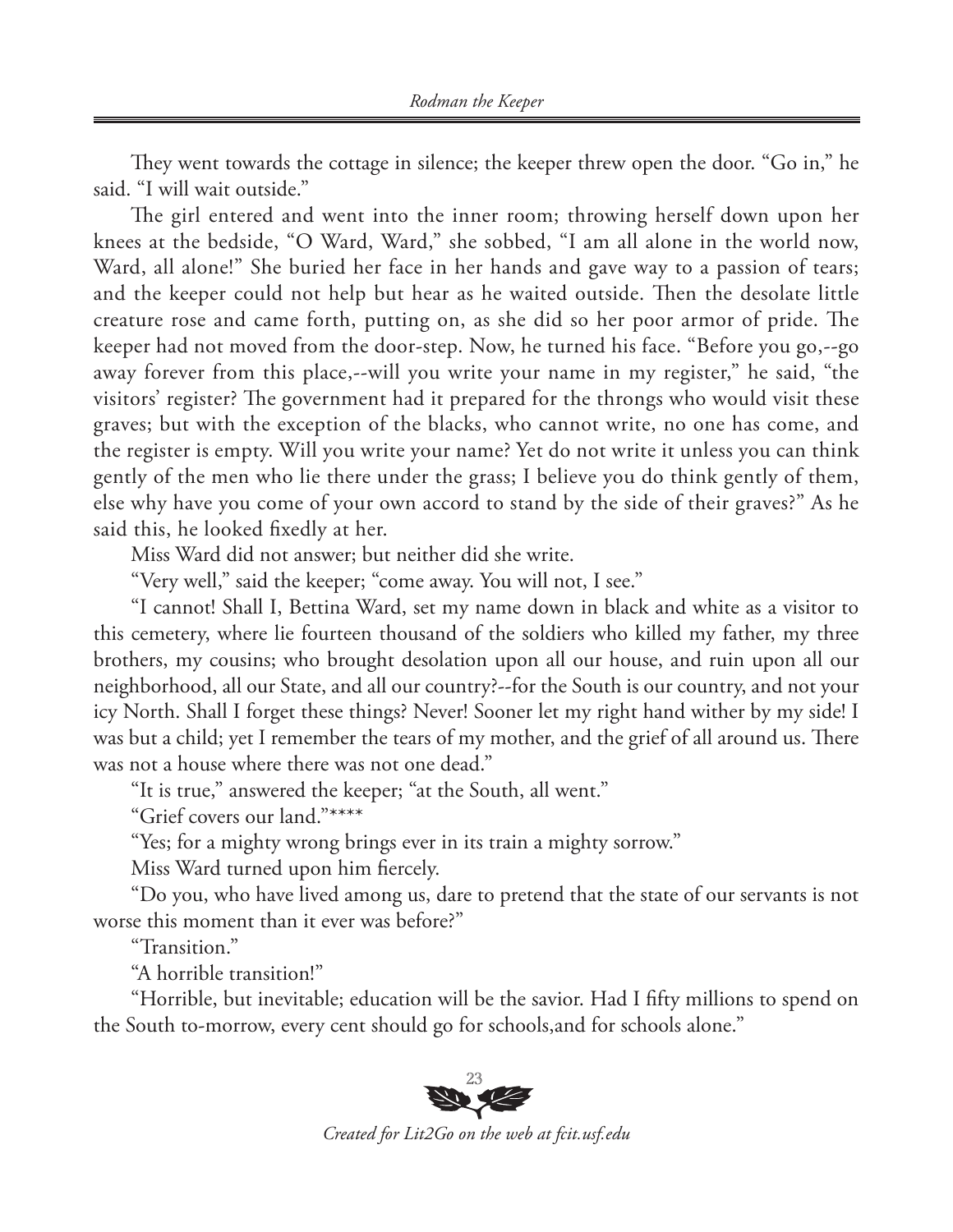"For the negroes, I suppose," said the girl with a bitter scorn.

"For the negroes, and for the whites also," answered John Rodman gravely. "The lack of general education is painfully apparent everywhere thoughout [sic] the South; it is from that cause more than any other that your beautiful country now lies desolate."

"Desolate,--desolate indeed," said Miss Ward.

They walked down to the gate together in silence. "Good-by," said John, holding out his hand; "you will give me yours or not as you choose, but I will not have it as a favor."

She gave it.

-----------------------------------

"I hope that life will grow brighter to you as the years pass. May God bless you."

He dropped her hand; she turned, and passed through the gateway; then, he sprang after her. "Nothing can change you," he said; "I know it, I have known it all along; you are part of your country, part of the time, part of the bitter hour through which she is passing. Nothing can change you; if it could, you would not be what you are, and I should not-- But you cannot change. Good-by, Bettina, poor little child; good-by. Follow your path out into the world. Yet do not think, dear, that I have not seen--have not understood."

He bent and kissed her hand; then he was gone, and she went on alone.

A week later the keeper strolled over towards the old house. It was twilight, but the new owner was still at work. He was one of those sandy-haired, energetic Maine men, who, probably on the principle of extremes, were often found through the South, making new homes for themselves in the pleasant land.

"Pulling down the old house, are you?" said the keeper, leaning idly on the gate, which was already flanked by a new fence.

"Yes," replied the Maine man, pausing; "it was only an old shell, just ready to tumble on our heads. You're the keeper over yonder, an't you?" (He already knew everybody within a circle of five miles.)

"Yes. I think I should like those vines if you have no use for them," said Rodman, pointing to the uprooted greenery that once screened the old piazza.

"Wuth about twenty-five cents, I guess," said the Maine man, handing them over.

\*When Woolson edited this story for her 1880 collection of Southern tales, she added the following poem as an epigraph: